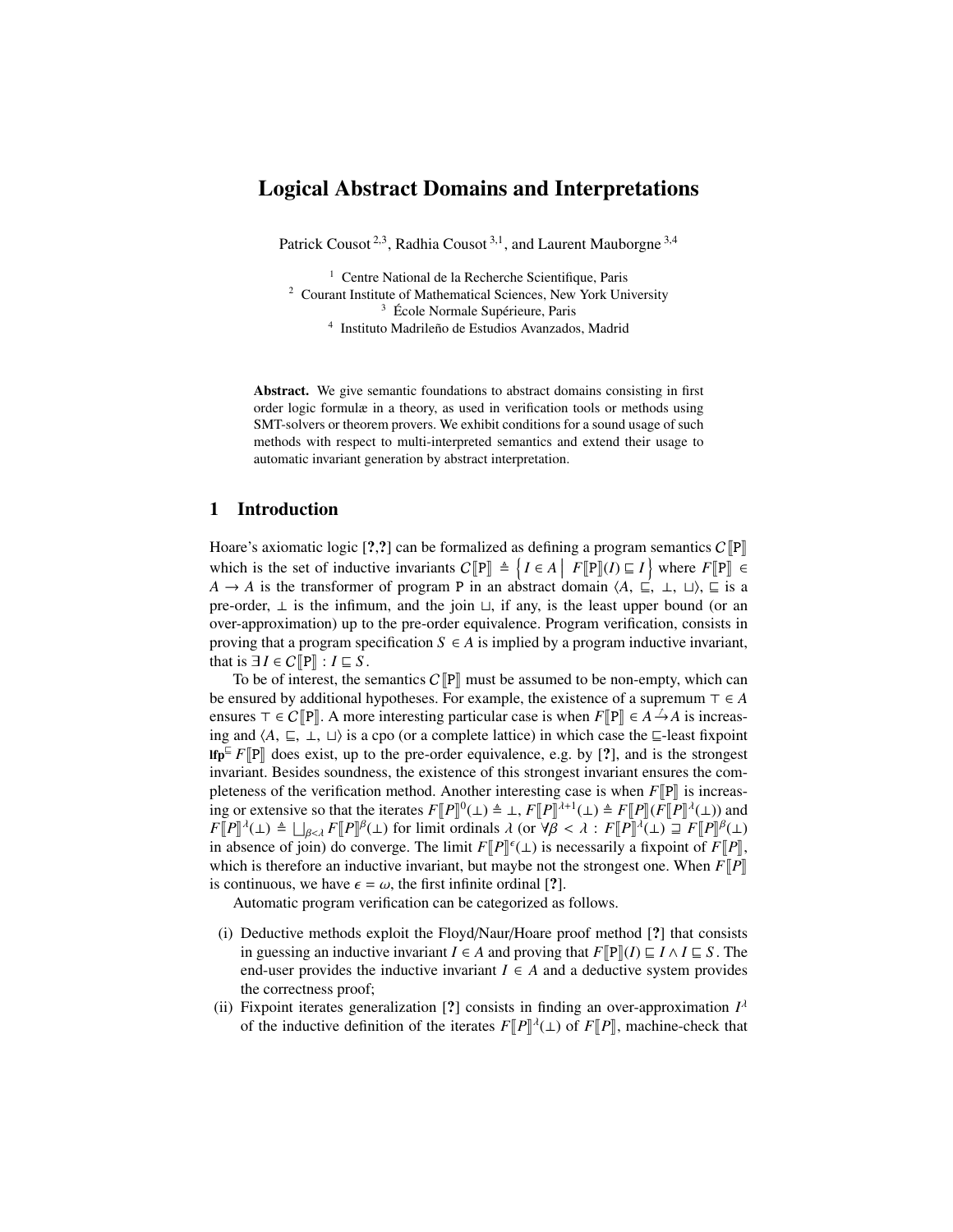$F[\![P]\!] (I^{\lambda}) \sqsubseteq I^{\lambda+1}$  and  $I^{\lambda} \sqsupseteq \bigsqcup_{\beta < \lambda} I^{\beta}$  for limit ordinals (proving that ∀ $\lambda \geq 0$  :  $F[\![P]\!]^{\lambda}$ ( $\bot$ )  $\sqsubset I^{\lambda}$  by recurrence and  $F[\![P]\!]$  is increasing or extensive). For the limit  $F[\![P]\!]^{\lambda}(\bot) \sqsubseteq I^{\lambda}$  by recurrence and  $F[\![P]\!]$  is increasing or extensive). For the limit  $I^{\varepsilon}$  we have  $F[\![P]\!]^{\varepsilon}(\bot) \sqsubseteq I^{\varepsilon}$  so that  $I^{\varepsilon} \sqsubseteq S$  implies  $\exists I \subseteq C[\![\mathbb{D}]\!] \cdot I \sqsubseteq S$ . *I*<sup>ε</sup>, we have  $F[\![P]\!]^{\epsilon}(\bot) \sqsubseteq I^{\epsilon}$  so that  $I^{\epsilon} \sqsubseteq S$  implies  $\exists I \in C[\![P]\!] : I \sqsubseteq S$ ;<br>Model checking [2] considers the case when A is a finite complete 1

- (iii) Model checking [?] considers the case when *A* is a finite complete lattice so that  $\subseteq$ , *F* $\Vert$ P $\Vert$  which is assumed to be increasing, and **lfp** $\subseteq$  *F* $\Vert$ P $\Vert$  are all computable;
- <span id="page-1-0"></span>(iv) Bounded model checking [?] aims at proving that the specification is not satisfied by proving  $F[\mathbb{P}]^k(\perp) \not\sqsubseteq S$  which implies  $\text{If}_{\mathbb{P}}^F[F[\mathbb{P}] \not\sqsubseteq S, e.g.$  by [?];<br>Static analysis by abstract interpretation [2, 2] consists in affectively
- <span id="page-1-1"></span>(v) Static analysis by abstract interpretation [?,?] consists in effectively computing an abstract invariant *I*<sup>‡</sup> which concretization  $\gamma(I^{\sharp})$  is automatically proved to satisfy  $F[\mathbb{P}](\gamma(I^{\sharp})) \sqsubset \gamma(I^{\sharp}) \wedge \gamma(I^{\sharp}) \sqsubset S$ . The automatic computation of *I*<sup> $\sharp$ </sup> is based on (ii)  $F[\mathbb{P}](\gamma(I^{\sharp})) \sqsubseteq \gamma(I^{\sharp}) \wedge \gamma(I^{\sharp}) \sqsubseteq S$ . The automatic computation of  $I^{\sharp}$  is based on [\(ii\)](#page-0-0) in the abstract using an abstract domain satisfying the ascending chain condition in the abstract, using an abstract domain satisfying the ascending chain condition or else a widening to inductively over-approximate the concrete iterates.

By undecidability, none of these methods can be simultaneously automatic, terminating, sound, and complete on the interpreted semantics of all programs of a non-trivial programming language. Moreover all methods [\(i\)](#page-0-1)[—\(iv\)](#page-1-0) restrict the expressible runtime properties hence involve some form of abstraction [\(v\).](#page-1-1)

Of particular interest is the case of program properties  $A \subseteq F(x, f, p)$  expressed as first-order formulæ on variables x, function symbols f, and predicates symbols p and  $\subseteq$  is logical implication  $\Rightarrow$ . Recent progress in SMT solvers and more generally theorem provers [?] has been exploited in deductive methods and bounded model checking on  $\langle A, \Rightarrow,$  false $\rangle$  or combinations of  $A_i$  ⊆  $F(x, f_i, p_i)$ ,  $i = 1, ..., n$  exploiting<br>the Nelson-Oppen procedure [2] for combining decidable theories. We study abstract the Nelson-Oppen procedure [?] for combining decidable theories. We study abstract interpretation-based static analysis restricted to logical abstract domains  $A \subseteq F(x, f, p)$ , the semantic foundations, and the necessary generalization from invariant verification to invariant generation  $<sup>1</sup>$  $<sup>1</sup>$  $<sup>1</sup>$ .</sup>

# 2 Terminology on First-Order Logics, Theories, Interpretations and Models

### 2.1 First-order logics

We define  $\mathcal{B} \triangleq \{false, true\}$  to be the Booleans. The set  $F(x, f, p)$  of first-order formulæ on a signature  $\langle f, p \rangle$  (where f are the function symbols, and p the predicate symbols such that  $f \cap p = \emptyset$  and variables x, is defined as:

| $X, Y, Z, \ldots \in X$                                      | variables                                                                         |
|--------------------------------------------------------------|-----------------------------------------------------------------------------------|
| a, b, c, $\in$ f <sup>0</sup>                                | constants, $f \triangleq \bigcup_{n \geq 0} f^n$                                  |
| $f, g, h, \ldots \in f^n$                                    | function symbols of arity $n \ge 1$                                               |
| $t \in T(x, f)$ $t ::= x   c   f(t_1, , t_n)$                | terms                                                                             |
| $p, q, r, \ldots \in p^n$ , $p \triangleq \bigcup_{n>0} p^n$ | predicate symbols of arity<br>$n \ge 0$ , $p^0 \triangleq {\text{ff}, \text{tt}}$ |
| $a \in A(x, f, p)$ $a ::= ff   p(t_1, \ldots, t_n)   \neg a$ | atomic formulæ                                                                    |

<span id="page-1-2"></span><sup>&</sup>lt;sup>1</sup> For example [?] is mainly on invariant verification while Ch. 12 on invariant generation by abstract interpretation is unrelated to the previous chapters using first-order logic theories.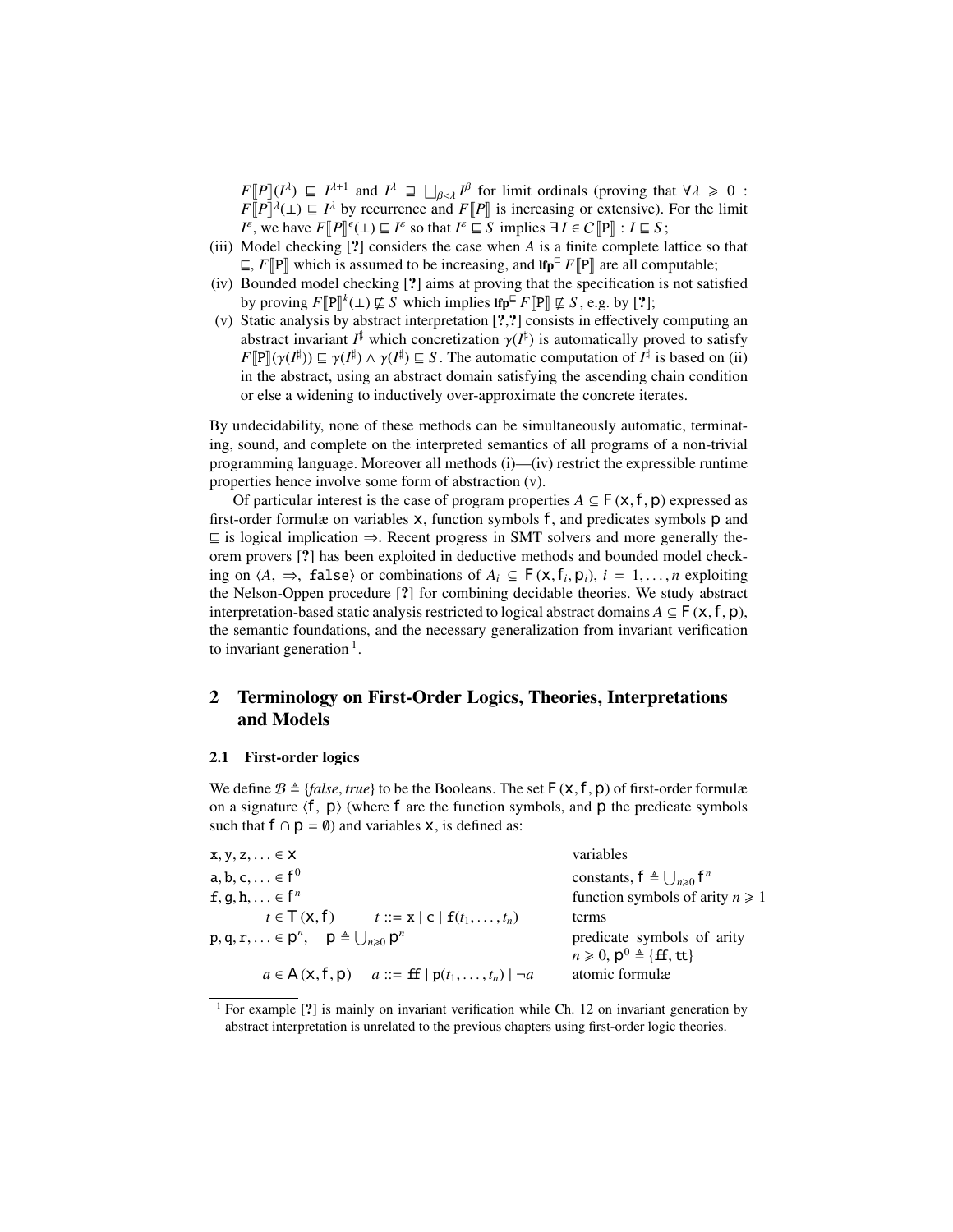|                                                                   | $e \in E(x, f, p) \triangleq T(x, f) \cup A(x, f, p)$                                                               | program expressions        |
|-------------------------------------------------------------------|---------------------------------------------------------------------------------------------------------------------|----------------------------|
| $\varphi \in C(x, f, p)$ $\varphi ::= a   \varphi \wedge \varphi$ |                                                                                                                     | clauses in simple conjunc- |
|                                                                   |                                                                                                                     | tive normal form           |
|                                                                   | $\Psi \in F(x, f, p)$ $\Psi ::= a   \neg \Psi   \Psi \wedge \Psi   \exists x : \Psi$ quantified first-order formulæ |                            |
|                                                                   |                                                                                                                     |                            |

In first order logics with equality, there is a distinguished predicate  $= (t_1, t_2)$  which we write  $t_1 = t_2$ .

### 2.2 Theories

The set  $\vec{x}_{\psi}$  of free variables of a formula  $\Psi$  is defined inductively as the set of variables in the formula which are not in the scope of an existential quantifier. A *sentence* of <sup>F</sup>(x, <sup>f</sup>, <sup>p</sup>) is a formula with no free variable. A *theory* is a set of sentences [?] (called the *theorems* of the theory) and a signature, which should contain at least all the predicates and function symbols that appear in the theorems. The *language* of a theory is the set of quantified first-order formulæ that contain no predicate or function symbol outside of the signature of the theory.

The idea of theories is to restrict the possible meanings of functions and predicates in order to reason under these hypotheses. The meanings which are allowed are the meanings which make the sentences of the theory true.

### <span id="page-2-2"></span>2.3 Interpretations

This is better explained with the notion of interpretation of formulæ: An *interpretation I* for a signature  $\langle f, p \rangle$  is a couple  $\langle I_V, I_V \rangle$  such that  $I_V$  is a non-empty set of values,  $\forall c \in f^0 : I_\gamma(c) \in I_\gamma, \forall n \ge 1 : \forall f \in f^n : I_\gamma(f) \in I_\gamma^n \to I_\gamma \text{ and } \forall n \ge 0 : \forall p \in p^n : I_\gamma(n) \in I_n \to I_\gamma$ *I*<sub>γ</sub>(p)  $\in I^n_V$  → *B*. Let **3** be the class of all such interpretations *I*. In a given interpretation  $I \in \mathfrak{I}$ , an environment<sup>[2](#page-2-0)</sup> is a function from variables to values

$$
\eta \in \mathcal{R}_I \triangleq \mathbf{x} \rightarrow I_{\mathcal{V}} \quad \text{enviromments}
$$

An interpretation *I* and an environment  $\eta$  satisfy a formula  $\Psi$ , written  $I \models_{\eta} \Psi$ , in the following way:

$$
I \models_{\eta} a \triangleq [[a]], \eta \qquad I \models_{\eta} \Psi \wedge \Psi' \triangleq (I \models_{\eta} \Psi) \wedge (I \models_{\eta} \Psi')
$$
  

$$
I \models_{\eta} \neg \Psi \triangleq \neg (I \models_{\eta} \Psi) \qquad I \models_{\eta} \exists \mathbf{x} : \Psi \triangleq \exists v \in I_{\mathcal{V}} : I \models_{\eta[\mathbf{x} \leftarrow v]} \Psi^{3}
$$

where the value  $[\![a]\!]$ ,  $\eta \in \mathcal{B}$  of an atomic formula  $a \in A(\mathbf{x}, \mathbf{f}, \mathbf{p})$  in environment  $\eta \in \mathcal{R}_I$ is <sup>J</sup>ffK*<sup>I</sup>* η , *false*

$$
\begin{array}{rcl}\n\llbracket \pm \pmb{\mathbb{H}} \rrbracket_n \eta & \stackrel{\text{def}}{=} & false \\
\llbracket \mathbf{p}(t_1, \ldots, t_n) \rrbracket_n \eta & \stackrel{\text{def}}{=} & I_{\gamma}(\mathbf{p})(\llbracket t_1 \rrbracket_n, \ldots, \llbracket t_n \rrbracket_n), \quad \text{where} \quad I_{\gamma}(\mathbf{p}) \in I_{\gamma}^n \to \mathcal{B} \\
\llbracket \neg a \rrbracket_n \eta & \stackrel{\text{def}}{=} & \neg \llbracket a \rrbracket_n, \eta, \quad \text{where} \quad \neg true = false, \quad \neg false = true\n\end{array}
$$

and the value  $[[t]]$ ,  $\eta \in I_{\mathcal{V}}$  of the term  $t \in T(\mathbf{x}, f)$  in environment  $\eta \in \mathcal{R}_I$  is

<span id="page-2-0"></span><sup>2</sup> Environments are also called variable assignments, valuations, etc. For programming languages, environments may also contain the program counter, stack, etc.

<span id="page-2-1"></span> $\eta$ [**x**  $\leftarrow$  *v*] is the assignment of *v* to **x** in  $\eta$ .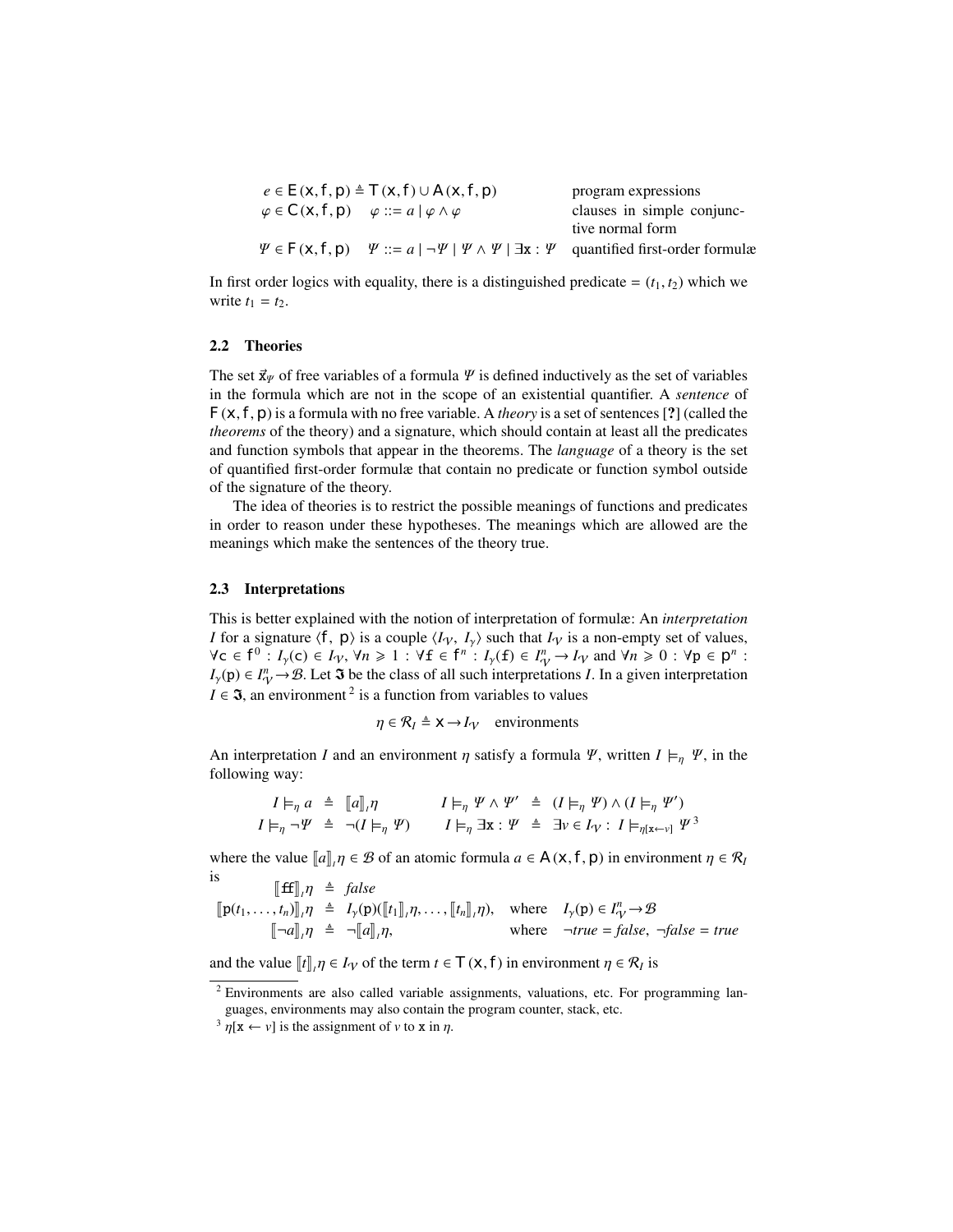$$
\begin{array}{rcl}\n[\![\mathbf{x}]\!]_I \eta & \triangleq & \eta(\mathbf{x}) \\
[\![\mathbf{C}]\!]_I \eta & \triangleq & I_{\gamma}(\mathbf{C}), \\
[\![\mathbf{f}(t_1, \ldots, t_n)]\!]_I \eta & \triangleq & I_{\gamma}(\mathbf{f})([\![t_1]\!]_I \eta, \ldots, [\![t_n]\!]_I \eta), \quad \text{where} \quad I_{\gamma}(\mathbf{f}) \in I_{\gamma'}^n \to I_{\gamma'}, \ n \geq 1\n\end{array}
$$

In addition, in a first-order logic with equality the interpretation of equality is always

$$
I \models_{\eta} t_1 = t_2 \triangleq [\![t_1]\!]_{\mathcal{I}} \eta =_I [\![t_2]\!]_{\mathcal{I}} \eta
$$

where  $=$ <sub>*I*</sub> is the unique reflexive, symmetric, antisymmetric, and transitive relation on  $I_{\mathcal{V}}$ .

### 2.4 Models

An interpretation  $I \in \mathfrak{I}$  is said to be a *model* of  $\Psi$  when  $\exists \eta : I \models_n \Psi$  (i.e. *I* makes  $\Psi$ true). An interpretation is a *model* of a theory iff it is a model of all the theorems of the theory (i.e. makes true all theorems of the theory). The class of all models of a theory  $\mathcal T$  is

$$
\mathfrak{M}(\mathcal{T}) \triangleq \{I \in \mathfrak{I} \mid \forall \Psi \in \mathcal{T} : \exists \eta : I \models_{\eta} \Psi\}
$$

$$
= \{I \in \mathfrak{I} \mid \forall \Psi \in \mathcal{T} : \forall \eta : I \models_{\eta} \Psi\}
$$

since if  $\Psi$  is a sentence and if there is a *I* and a  $\eta$  such that  $I \models_{\eta} \Psi$ , then for all  $\eta'$ ,  $I \models_{\eta} \Psi$  $I \models_{\eta'} \Psi$ .

Quite often, the set of sentences of a theory is not defined extensively, but using a (generally finite) set of axioms which generate the set of theorems of the theory by implication. A theory is said to be *deductive* iff it is closed by deduction, that is all theorems that are true on all models of the theory are in the theory.

The theory of an interpretation *I* is the set of sentences  $\Psi$  such that *I* is a model of Ψ. Such a theory is trivially deductive and satisfiable (i.e. has at least one model).

### <span id="page-3-0"></span>2.5 Satisfiability and validity (modulo interpretations and theory)

A formula  $\Psi$  is *satisfiable* (with respect to the class of interpretations **3** defined in Sect. [2.3](#page-2-2)) if there exists an interpretation *I* and an environment  $\eta$  that make the formula true (satisfiable( $\Psi$ )  $\triangleq \exists I \in \mathfrak{F} : \exists \eta : I \models_{\eta} \Psi$ ). A formula is *valid* if all such interpretations make the formula true (valid( $\Psi$ )  $\triangleq \forall I \in \mathfrak{F} : \forall \eta : I \models_{\eta} \Psi$ ). The negations of the concepts are *unsatisfiability* ( $\neg$ **satisfiable**( $\Psi$ ) =  $\Psi I \in \mathfrak{F}$ :  $\Psi \eta : I \models_{\eta} \neg \Psi$ ) and *invalidity* ( $\neg$ valid( $\Psi$ ) =  $\exists I \in \mathfrak{F}$  :  $\exists \eta : I \models_{\eta} \neg \Psi$ ). So  $\Psi$  is satisfiable iff  $\neg \Psi$  is invalid and  $\Psi$  is valid iff  $\neg \Psi$  is unsatisfiable.

These notions can be put in perspective in *satisfiability and validity modulo interpretations*  $I \in \mathcal{P}(\mathfrak{I})$ , where we only consider interpretations  $I \in I$ . So satisfiable<sub>I</sub>( $\Psi$ )  $\triangleq$  $\exists I \in \mathcal{I} : \exists \eta : I \models_{\eta} \Psi$  and  $\mathsf{valid}_{\mathcal{I}}(\Psi) \triangleq \forall I \in \mathcal{I} : \forall \eta : I \models_{\eta} \Psi$  (also denoted  $\mathcal{I} \models \Psi$ ).

The case  $I = \mathfrak{M}(\mathcal{T})$  corresponds to *satisfiability and validity modulo a theory*  $\mathcal{T}$ , where we only consider interpretations  $I \in \mathfrak{M}(\mathcal{T})$  that are models of the theory (i.e. make true all theorems of the theory). So satisfiable<sub>T</sub> ( $\Psi$ )  $\triangleq$  satisfiable<sub>M(T)</sub>( $\Psi$ ) =  $\exists I \in$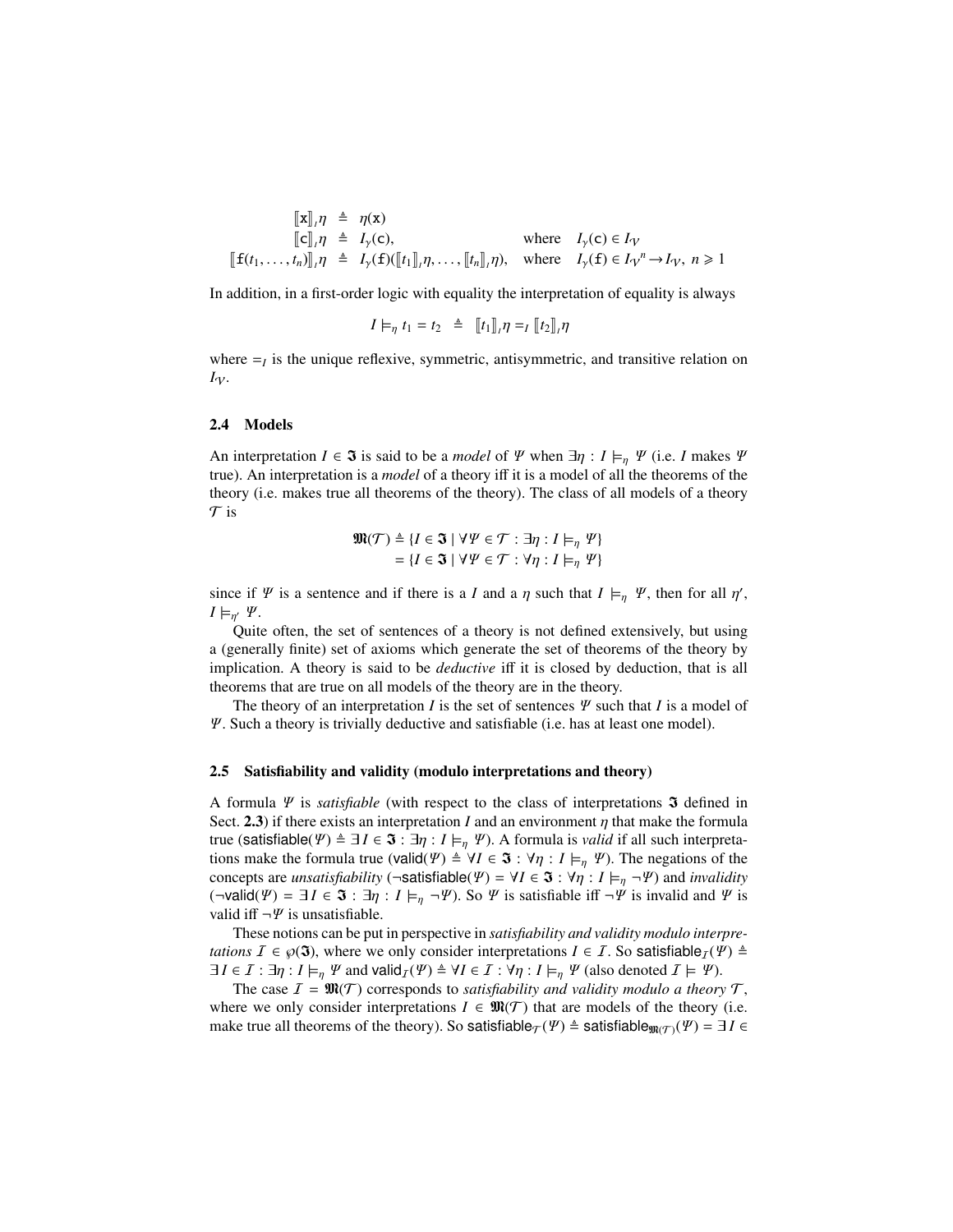$\mathfrak{M}(\mathcal{T})$  :  $\exists \eta : I \models_{\eta} \Psi$  and valid $_{\mathcal{T}}(\Psi) \triangleq$  valid $_{\mathfrak{M}(\mathcal{T})}(\Psi) = \forall I \in \mathfrak{M}(\mathcal{T})$  :  $\forall \eta : I \models_{\eta} \Psi$  (also denoted  $\mathcal{T} \models \Psi$ ).

The four concepts can be extended to theories: a theory is satisfiable  $4$  (valid) if one (all) of the interpretations is a (are) model(s) of the theory i.e.  $\mathfrak{M}(\mathcal{T}) \neq \emptyset$  (resp.  $\mathfrak{M}(\mathcal{T}) = \mathfrak{I}$ ), and a theory is unsatisfiable (invalid) if all (one) of the interpretations make(s) each of the theorems of the theory false.

### 2.6 Decidable theories

A theory  $\mathcal T$  is *decidable* iff there is an algorithm decide  $\tau \in F(x, f, p) \to \mathcal B$  that can decide in finite time if a given formula is in the theory or not.

Decidable theories provide approximations for the *satisfiability problem*: a formula *Ψ* is satisfiable iff there is an interpretation *I* and an environment *η* such that  $I \models_n \Psi$ is true (satisfiable( $\Psi$ )  $\triangleq \exists I \in \mathfrak{I} : \exists \eta : I \models_{\eta} \Psi$ ). So a formula  $\Psi$  with free variables  $\vec{x}_{\Psi}$  is satisfiable iff the sentence  $\exists \vec{x}_{\Psi}$ :  $\Psi$  obtained from the formula by existentially quantifying the free variables is satisfiable. So if we know that this sentence is in a satisfiable theory, then the original formula is also satisfiable and, in addition, we know that it is satisfiable for all models of that theory.

decide  $_T (\exists \vec{x} \psi : \Psi) \Rightarrow$  satisfiable  $_T (\Psi)$  (when T is decidable and satisfiable)

*Proof.*

decide  $\tau(\exists \vec{x} \psi : \Psi)$ <br>⇔  $(\exists \vec{x} \psi : \Psi) \in \mathcal{T}$  $\Leftrightarrow$   $(\exists \vec{x}_{\psi} : \Psi) \in \mathcal{T}$ <br>  $\Rightarrow \forall I \in \mathfrak{M}(\mathcal{T}) : \exists n : I \models_{\neg} \exists \vec{x}_{w} : \Psi$ <br>  $\Rightarrow \forall I \in \mathfrak{M}(\mathcal{T}) : \exists n : I \models_{\neg} \exists \vec{x}_{w} : \Psi$  $\forall I \in \mathfrak{M}(\mathcal{T}) : \exists \eta : I \models_\eta \exists \vec{x}_{\mathcal{Y}} : \mathcal{Y}$  $\det \mathbf{M}(\mathcal{T}) \triangleq \{I \in \mathbf{3} \mid \forall \Psi' \in \mathcal{T} : \exists \eta' : I \models_{\eta'} \Psi'\}$  $\Leftrightarrow$   $\forall I \in \mathfrak{M}(\mathcal{T}) : \exists \eta : I \models_{\eta} \Psi$   $\{\text{def. } I \models_{\eta} \exists x : \Psi \text{ in Sect. 2.3}\}\$  $\{\text{def. } I \models_{\eta} \exists x : \Psi \text{ in Sect. 2.3}\}\$  $\{\text{def. } I \models_{\eta} \exists x : \Psi \text{ in Sect. 2.3}\}\$ <br>  $\Rightarrow$   $\exists I \in \mathfrak{M}(\mathcal{T}) : \exists \eta : I \models_{\eta} \Psi$   $\{\mathcal{T} \text{ is satisfiable so } \mathfrak{M}(\mathcal{T}) \neq \emptyset\}$  $\Rightarrow$  ∃ *I* ∈  $\mathfrak{M}(\mathcal{T})$  :  $\exists \eta : I \models_{\eta} \mathcal{Y}$   $\{\mathcal{T} \text{ is satisfiable so } \mathfrak{M}(\mathcal{T}) \neq \emptyset\}$ <br>  $\Leftrightarrow$  satisfiable  $\tau(\mathcal{Y})$   $\{\text{def. satisfiable } \tau(\mathcal{Y}) \triangleq \exists I \in \mathfrak{M}(\mathcal{T}) : \exists \eta : I \models_{\eta} \mathcal{Y}\}\square$  $\det$ . satisfiable $\neg(\Psi) \triangleq \exists I \in \mathfrak{M}(\mathcal{T}) : \exists \eta : I \models_{\eta} \Psi$ 

So the problem of satisfiability modulo a theory  $\mathcal T$  can be approximated by decidability in  $\mathcal T$  in the sense that if the decision is *true* then the formula is satisfiable, otherwise we don't know in general.

The same result holds for validity:

$$
\text{decide}_{\mathcal{T}}(\forall \vec{x}_{\Psi} : \Psi) \Rightarrow \text{valid}_{\mathcal{T}}(\Psi) \qquad \text{(when } \mathcal{T} \text{ is decidable)}
$$

*Proof.*

decide  $\tau(\forall \vec{x}\psi : \Psi)$ <br>  $\Leftrightarrow (\forall \vec{x}\psi : \Psi) \in \mathcal{T}$  $\{\text{def. decision procedure}\}\$ 

<span id="page-4-0"></span><sup>4</sup> Model theorists often use "consistent" as a synonym for "satisfiable".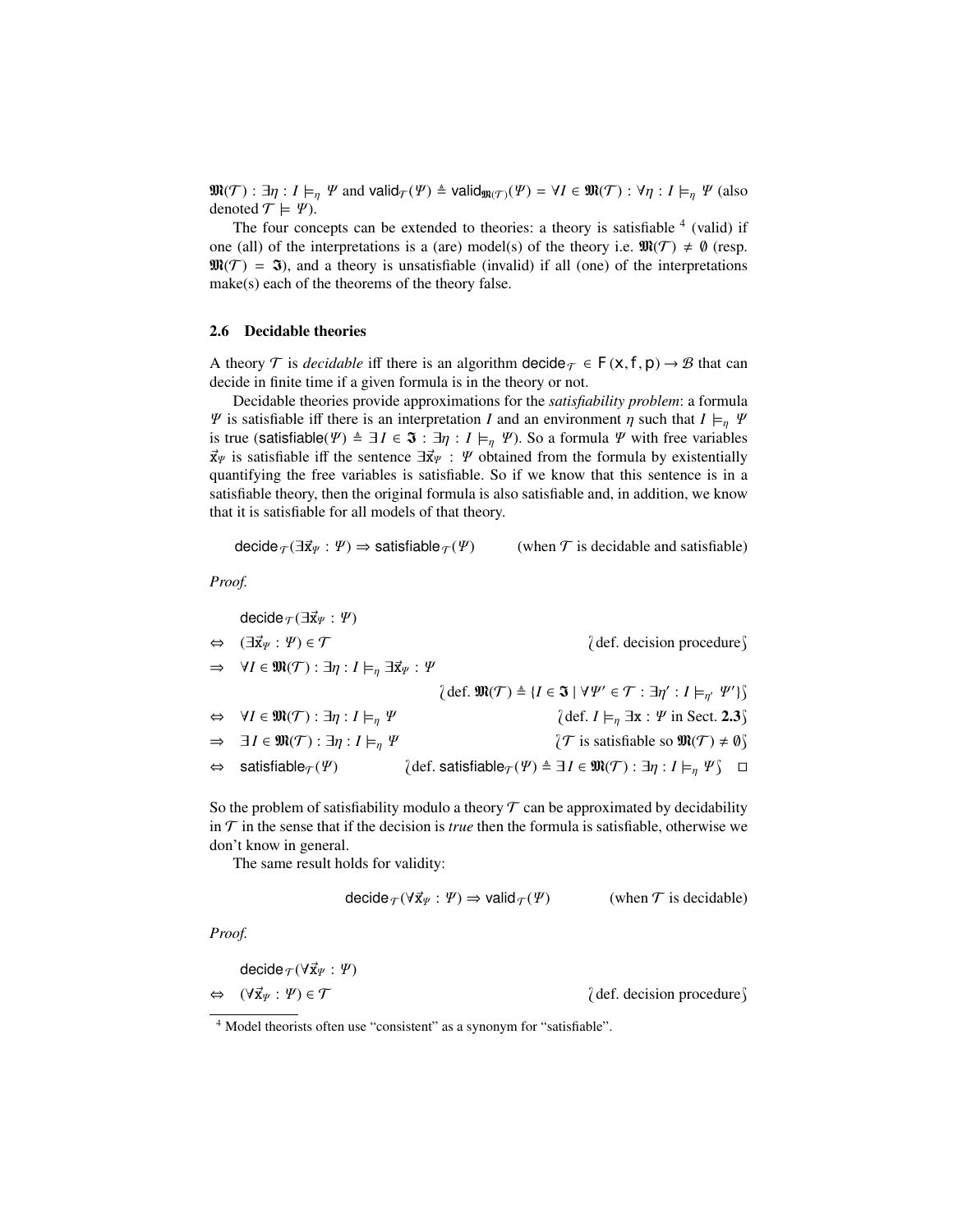$\Rightarrow \forall I \in \mathfrak{M}(\mathcal{T}) : \exists \eta : I \models_{\eta} \forall \vec{x}_{\Psi} : \Psi$ 

$$
\text{def. } \mathfrak{M}(\mathcal{T}) \triangleq \{ I \in \mathfrak{J} \mid \forall \mathit{Y'} \in \mathcal{T} : \exists \eta' : I \models_{\eta'} \mathit{Y'} \} \}
$$

 $\Leftrightarrow \forall I \in \mathfrak{M}(\mathcal{T}): \forall \eta : I \models_n \forall \vec{x}_{\Psi} : \Psi$ 

{since  $\forall \vec{x}_{\Psi} : \Psi$  has no free variable so  $I \models_{\eta} \forall \vec{x}_{\Psi} : \Psi$  does not depend on  $\eta$ }<br> $\forall I \in \mathfrak{M}(\mathcal{T}) : \forall \eta : I \models_{\eta} \Psi$  {def.  $I \models_{\eta} \forall x : \Psi$  in Sect. 2.3}

$$
\Leftrightarrow \forall I \in \mathfrak{M}(\mathcal{T}) : \forall \eta : I \models_{\eta} \mathcal{Y} \qquad \text{(def. } I \models_{\eta} \forall x : \mathcal{Y} \text{ in Sect. 2.3})
$$
  

$$
\Leftrightarrow \text{valid}_{\mathcal{T}}(\mathcal{Y}) \qquad \text{(valid}_{\mathcal{T}}(\mathcal{Y}) \triangleq \forall I \in \mathfrak{M}(\mathcal{T}) : \forall \eta : I \models_{\eta} \mathcal{Y} \cap \Box
$$

It is possible to obtain implications in the other direction so that we solve exactly the validity or satisfiability problem, when the theory is deductive.

valid $\tau(\Psi) \Leftrightarrow$  decide $\tau(\forall \vec{x}\Psi : \Psi)$  (when T is decidable and deductive)

*Proof.*  $\mathcal T$  is deductive, hence all valid sentences are theorems of the theory, so if valid  $_{\mathcal T}(V)$  then  $\forall \vec{x}_w \cdot \mathcal V$  is a valid sentence of  $\mathcal T$  and so it is in  $\mathcal T$ then  $\forall \vec{x} \psi : \Psi$  is a valid sentence of  $\mathcal T$  and so it is in  $\mathcal T$ .

From that, we can obtain satisfiability of any formula:

satisfiable  $_T(\Psi) \Leftrightarrow \neg(\text{decide}_{T}(\forall \vec{x}_{\Psi} : \neg \Psi))$  (when  $T$  is decidable and deductive)

*Proof.*

satisfiable  $_T(\Psi)$ 

| $\Leftrightarrow \neg (valid_{\mathcal{T}}(\neg \Psi))$                                 | $\int$ def. satisfiable $\tau$ and valid $\tau$ in Sect. 2.5        |
|-----------------------------------------------------------------------------------------|---------------------------------------------------------------------|
| $\Leftrightarrow \neg(\text{decide}_{\mathcal{T}}(\forall \vec{x}_{\psi} : \neg \psi))$ | $\{\text{since } \mathcal{T} \text{ is decidable and deductive}\}\$ |

But in many tools, decision of formulæ with universal quantifiers is problematic. If we want an exact resolution of satisfiability using just existential quantifiers, we need stronger hypotheses. One sufficient condition is that the theory is *complete*. In the context of classical first order logic, a theory can be defined to be complete if for all sentences  $\Psi$  in the language of the theory, either  $\Psi$  is in the theory or  $\neg \Psi$  is in the theory.

satisfiable $_{\mathcal{T}}(\varPsi) \Leftrightarrow (\mathsf{decide}_{\mathcal{T}}(\exists \vec{x}_{\varPsi} : \varPsi))$ (when  $\mathcal T$  is decidable and complete)

*Proof.* Assume  $\mathcal T$  is complete. Then, either  $\exists \vec{x}_{\psi}: \Psi \in \mathcal T$ , in which case decide  $\tau(\exists \vec{x}_{\psi})$ :  $\Psi$ ) returns *true* and we conclude satisfiable<sub>T</sub> (Ψ). Or  $\neg(\exists \vec{x}ψ : \Psi) \in T$  so decide<sub>T</sub> ( $\neg(\exists \vec{x}ψ : \Psi)$ ) Ψ)) returns *true*. But if a sentence is in the theory, that means that for all models of that theory, the sentence is true, so:

|                   | $\neg$ decide $\tau(\exists \vec{x} \psi : \Psi)$                                                                           |                                                                                                                                                    |
|-------------------|-----------------------------------------------------------------------------------------------------------------------------|----------------------------------------------------------------------------------------------------------------------------------------------------|
| $\Leftrightarrow$ | decide $\tau(\neg(\exists \vec{x} \psi : \varPsi))$                                                                         | $\mathcal{F}$ complete                                                                                                                             |
|                   | $\Leftrightarrow \neg (\exists \vec{x} \psi : \Psi) \in \mathcal{T}$                                                        | $\int$ def. decision procedure $\int$                                                                                                              |
|                   | $\Rightarrow \forall I \in \mathfrak{M}(\mathcal{T}) : \exists \eta : I \models_n \neg (\exists \vec{x}_{\psi} : \Psi)$     |                                                                                                                                                    |
|                   |                                                                                                                             | $\det \mathfrak{M}(\mathcal{T}') \triangleq \{I \in \mathfrak{I} \mid \forall \Psi' \in \mathcal{T}' : \exists \eta' : I \models_{\eta'} \Psi'\}\$ |
|                   | $\Rightarrow \forall I \in \mathfrak{M}(\mathcal{T}): \forall \eta : I \models_{\eta} \neg (\exists \vec{x}_{\psi} : \Psi)$ | $\int \neg (\exists \vec{x} \psi : \Psi)$ has no free variable $\int$                                                                              |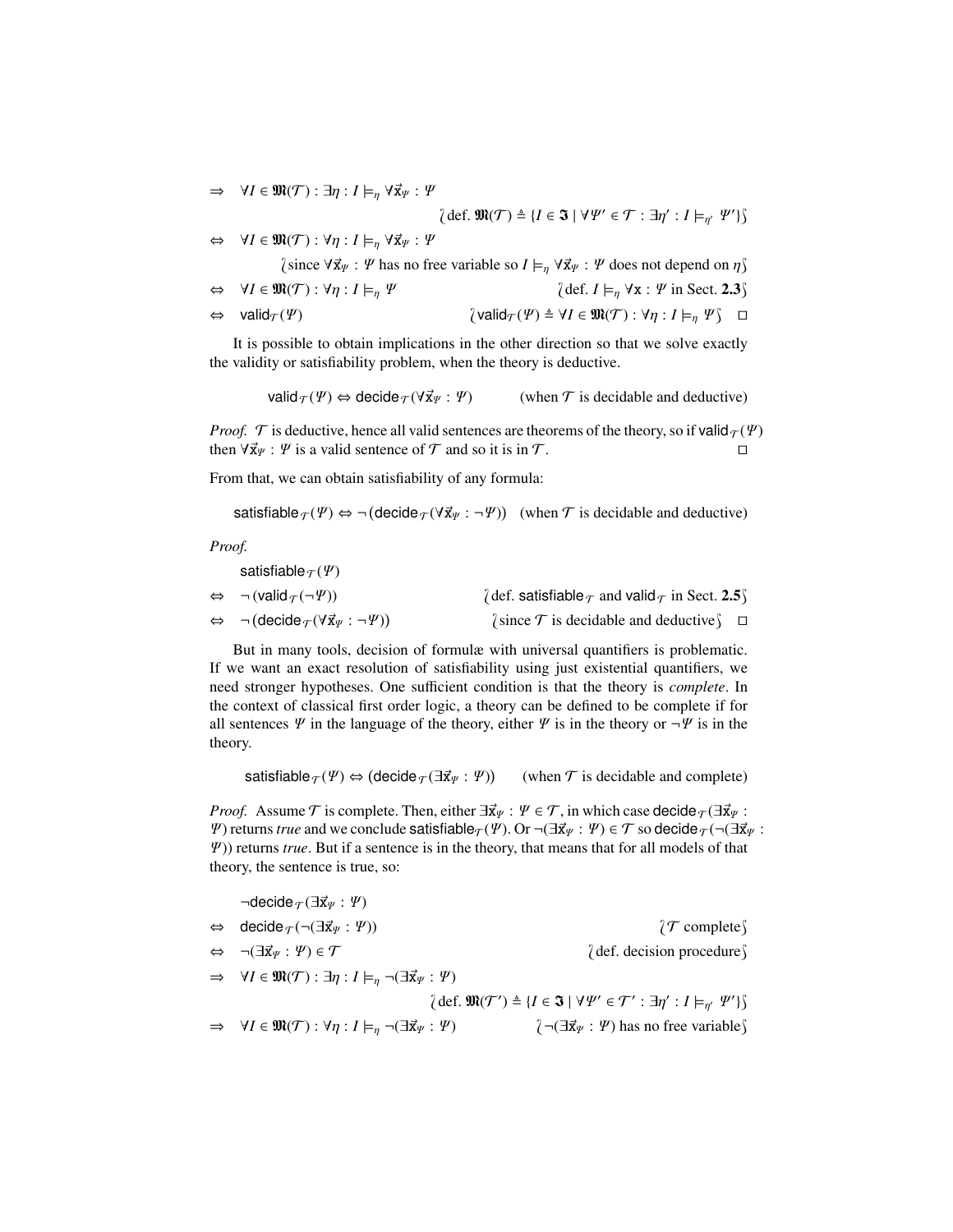| $\Leftrightarrow \forall I \in \mathfrak{M}(\mathcal{T}) : \neg(\exists \eta : I \models_{\eta} \exists \vec{x}_{\psi} : \psi)$ | $\det - \int$                                                                                                                  |
|---------------------------------------------------------------------------------------------------------------------------------|--------------------------------------------------------------------------------------------------------------------------------|
| $\Leftrightarrow \forall I \in \mathfrak{M}(\mathcal{T}) : \neg(\exists \eta : I \models_n \Psi)$                               | $\det I \models_n \exists x : \Psi$ in Sect. 2.3)                                                                              |
| $\Leftrightarrow \neg (\exists I \in \mathfrak{M}(\mathcal{T}) : \exists \eta : I \models_n \Psi)$                              | $\det. \neg \$                                                                                                                 |
| $\Leftrightarrow \neg$ satisfiable $\tau(\varPsi)$                                                                              | $\det$ satisfiable $\tau(\Psi) \triangleq \exists I \in \mathfrak{M}(\mathcal{T}) : \exists \eta : I \models_n \Psi \cap \Box$ |
|                                                                                                                                 |                                                                                                                                |

It might be the case that we only need the decision procedure to be equivalent to satisfiability for a subset of the language of the theory. Then the same proof can be applied. Partial completeness can be defined in the following way: a theory is *partially complete* for a set of formulæ *A* iff for all  $\Psi \in A$ , either  $\Psi$  is in the theory or  $\neg \Psi$  is in the theory.

Decision procedures will be most useful to provide approximations of implication. But in general, one needs to know if an implication is valid, and most decision procedures can only decide existential sentences. Here is the way to use decision procedures to approximate the validity of implication:

valid $_T(\forall \vec{x}_{\Psi} \cup \vec{x}_{\Psi'} : \Psi \Rightarrow \Psi')$  $\triangleq$   $\forall I \in \mathfrak{M}(\mathcal{T}) : \forall \eta : I \models_{\eta} \forall \vec{x}_{\psi} \cup \vec{x}_{\psi'} : \Psi \Rightarrow \Psi'$  $\partial$  def. validity modulo  $\mathcal{T}$  $\Leftrightarrow \neg (\exists I \in \mathfrak{M}(\mathcal{T}) : \exists \eta : I \models_{\eta} \exists \vec{x}_{\psi} \cup \vec{x}_{\psi'} : \Psi \wedge \neg \Psi'$  $\text{def. negation}\$  $\Leftrightarrow \neg$ (satisfiable  $\tau(\Psi \wedge \neg \Psi')$  $\partial$  def. satisfiability modulo  $\mathcal{T}$  $\Rightarrow$  ¬decide  $\tau(\exists \vec{x} \psi \wedge \neg \psi : \Psi \wedge \neg \Psi')$ <br>Fauivalence  $\leftrightarrow$  $\gamma$  when  $\tau$  is decidable and satisfiable. Equivalence  $\Leftrightarrow$  holds when  $\mathcal T$  is complete for  $\exists \vec{x}_{\psi \wedge \neg \psi'} : \Psi \wedge \neg \Psi'$  $\overline{\phantom{a}}$ 

### 2.7 Comparison of theories

Except for decision procedures, theories are equivalent when they have the same models. A theory  $\mathcal{T}_1$  is *more general* than a theory  $\mathcal{T}_2$  when all models of  $\mathcal{T}_2$  are models of  $\mathcal{T}_1$  i.e.  $\mathfrak{M}(\mathcal{T}_2) \subseteq \mathfrak{M}(\mathcal{T}_1)$ . A sufficient condition for  $\mathcal{T}_1$  to be more general than  $\mathcal{T}_2$  is  $\mathcal{T}_1 \subseteq \mathcal{T}_2$  (since  $\mathcal{T}_1 \subseteq \mathcal{T}_2$  implies  $\mathfrak{M}(\mathcal{T}_2) \subseteq \mathfrak{M}(\mathcal{T}_1)$ ). The converse holds for deductive theories. The most general theory for a given signature is the theory of  $\{tt\}$  (or equivalently its deductive closure), also called the theory of logical validities. If a theory  $\mathcal{T}_1$  is more general than  $\mathcal{T}_2$ , then we have, for all formula  $\Psi$ :

satisfiable  $\tau_2(\Psi) \Rightarrow$  satisfiable  $\tau_1(\Psi)$ , and valid  $\tau_1(\Psi) \Rightarrow$  valid  $\tau_2(\Psi)$ 

A consequence is that a decision procedure for a theory can be used to approximate the satisfiability in a more general theory. Another consequence is that the implication is less often true with a more general theory.

# 3 Terminology on Abstract Interpretation

### <span id="page-6-0"></span>3.1 Interpreted concrete semantics

Abstractions in abstract interpretation [?,?], are relative to an interpreted concrete semantics  $C_{\mathcal{S}}[\mathbb{P}]$  of programs P as defined by a program interpretation  $\mathcal{S} \in \mathcal{S}$ . That con-<br>crate sementies is defined as the set of inverients of the programs, that is not fixpoints crete semantics is defined as the set of invariants of the programs, that is post-fixpoints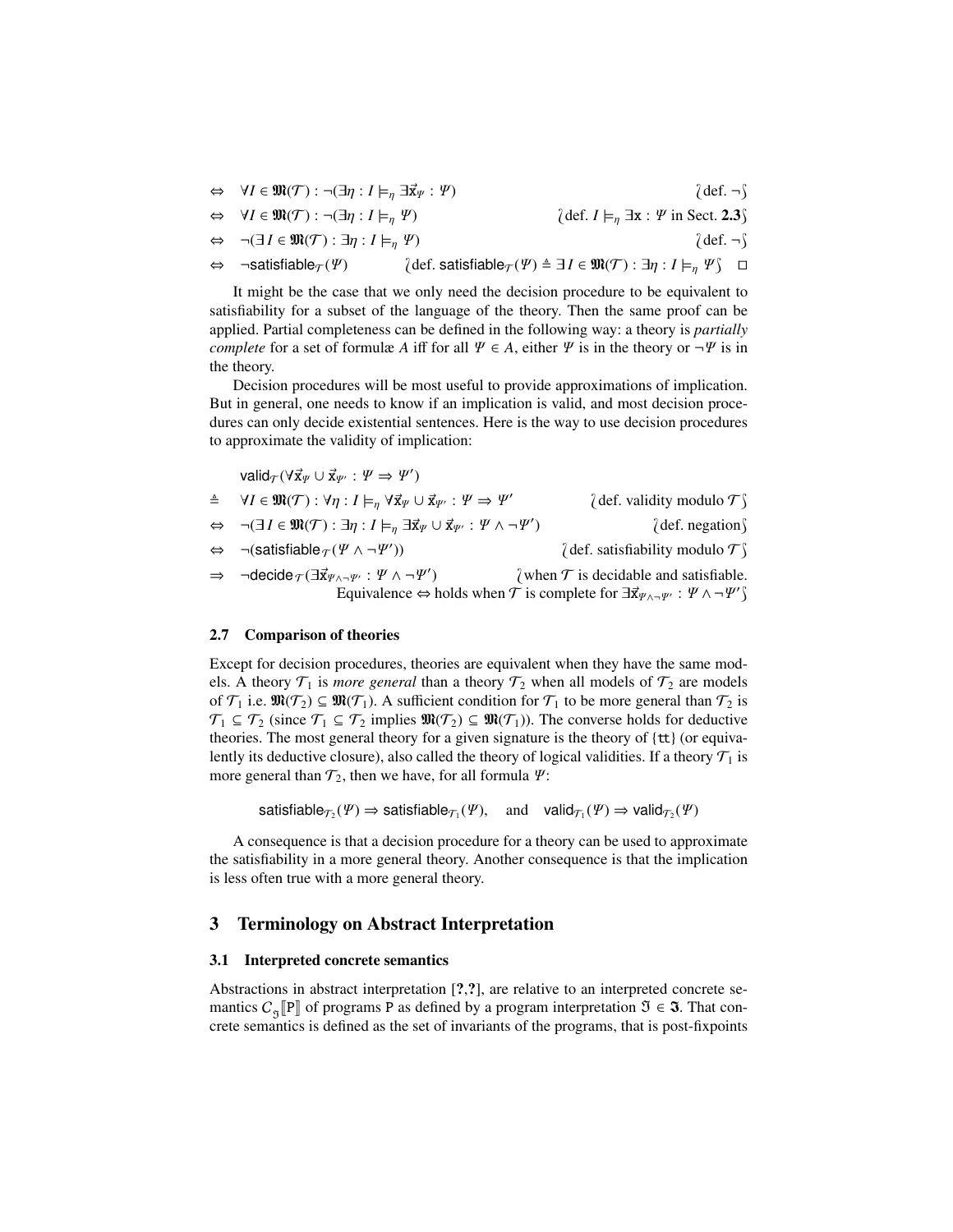in a complete lattice/cpo of concrete properties  $\langle \mathcal{P}_{\mathfrak{I}}, \subseteq \rangle$  and a concrete transformer  $F_{\mathfrak{S}}[\mathbb{P}].$  We define postfp<sup> $\leq f \triangleq \{x \mid f(x) \leq x\}.$ </sup>

 $\mathcal{R}_{5}$  $\mathcal{R}_{5}$  $\mathcal{R}_{5}$  concrete observables<sup>5</sup>  $\mathcal{P}_{\mathfrak{I}} \triangleq \varphi(\mathcal{R}_{\mathfrak{I}})$  concrete properties<br>  $F_{\mathfrak{I}}[\mathbb{P}] \in \mathcal{P}_{\mathfrak{I}} \to \mathcal{P}_{\mathfrak{I}}$  concrete transformer of program P  $C_{\mathfrak{I}}[\mathbb{P}]\triangleq\mathsf{postfp}^{\subseteq}F_{\mathfrak{I}}$ concrete semantics of program P

where the concrete transformer  $F_{\mathcal{F}}[\mathbb{P}]$  of program P is built out of the set primitives 0,  $\mathcal{R}_3$ , ∪, ∩, ... and the forward and backward transformers f, b ∈  $\mathcal{P}_3 \to \mathcal{P}_3$  for assignment, the transformer  $p \in \mathcal{P}_{\mathfrak{I}} \rightarrow \mathcal{B}$  for tests, ....

Note that if the concrete transformer admits a least fixpoint, then it is enough to consider only that least fixpoint and we don't need to compute the whole set of postfixpoints (see also Sect. [3.4](#page-8-0)).

*Example 1.* In the context of invariance properties for imperative languages with program interpretation  $\mathfrak{I} \in \mathfrak{I}$ , we can take a concrete state to be a function from variables <sup>[6](#page-7-1)</sup> to elements in the set  $\mathfrak{I}_{\gamma}$ , so that properties are sets of such functions.

> <span id="page-7-2"></span> $\mathcal{R}_{\mathfrak{I}} \triangleq \mathbf{x} \rightarrow \mathfrak{I}_{\mathcal{V}}$  concrete environments  $\mathcal{P}_{\mathfrak{N}} \triangleq \varphi(\mathcal{R}_{\mathfrak{N}})$  concrete invariance properties

The transformer  $F_{\mathcal{F}}[\mathbb{P}]$  for the invariance semantics is defined by structural induction<br>on the program B in terms of the complete lattice operations  $(a(\mathcal{P}_1), \mathcal{P}_1, \mathcal{P}_2, \mathcal{P}_3, \mathcal{P}_4, \mathcal{P}_5)$ on the program P in terms of the complete lattice operations  $\langle \varphi(R_3), \subseteq, \emptyset, R_3, \cup, \cap \rangle$ and the following local invariance transformers

$$
f_{\mathfrak{I}}[\![\mathbf{x} := e]\!] P \triangleq \{ \eta[\mathbf{x} \leftarrow [\![e]\!]_{{\mathfrak{I}}}, \eta] \mid \eta \in P \} \quad \text{Floyd's assignment post-condition} \n\mathbf{b}_{\mathfrak{I}}[\![\mathbf{x} := e]\!] P \triangleq \{ \eta \mid \eta[\mathbf{x} \leftarrow [\![e]\!]_{{\mathfrak{I}}}, \eta] \in P \} \quad \text{Hoare's assignment pre-condition} \n\mathbf{p}_{\mathfrak{I}}[\![\varphi]\!] P \triangleq \{ \eta \in P \mid [\![\varphi]\!]_{{\mathfrak{I}}}, \eta = true \} \quad \text{test} \quad \Box
$$

<span id="page-7-3"></span>*Example 2.* The program  $P \triangleq x=1$ ; while true  $\{x=incr(x)\}\$  with the arithmetic interpretation  $\Im$  on integers  $\Im \varphi = Z$  has loop invariant lfp<sup>⊆</sup>  $F_{\Im}$  [P] where  $F_{\Im}$  [P](*X*)  $\triangleq$ <br> $\Im \varphi = \Re z + \pi(z) = 1$  +  $\Im \varphi = \pi(z) + 1$  +  $\Im \varphi = X^T$ . The increasing chain of iterates  ${\eta \in \mathcal{R}_{\mathfrak{I}} \mid \eta(x) = 1} \cup {\eta[x \leftarrow \eta(x) + 1] \mid \eta \in X}$ . The increasing chain of iterates  $F_{\mathcal{F}}[\mathbb{P}]^n = {\eta \in \mathcal{R}_{\mathcal{F}} \mid 0 < \eta(\mathbf{x}) < n}$  has limit  $\mathbf{Ifp}^{\subseteq} F_{\mathcal{F}}[\mathbb{P}] = \bigcup_{n \geq 0} F_{\mathcal{F}}[\mathbb{P}]^n = {\eta \in \mathcal{R}_{\mathcal{F}} \mid 0 < \eta(\mathbf{x})}$  $\eta(x)$ }.

## <span id="page-7-4"></span>3.2 Abstract domains

In static analysis by abstract interpretation [?,?], abstract domains are used to encapsulate abstract program properties and abstract operations (including the logical lattice structure, elementary transformers, convergence acceleration operators, etc.). An abstract domain is therefore  $\langle A, \sqsubseteq, \bot, \top, \sqcup, \sqcap, \nabla, \triangle, \overline{f}, \overline{b}, \overline{p}, \ldots \rangle$  where

<span id="page-7-0"></span><sup>5</sup> Examples of observables are set of states, set of partial or complete execution traces, etc.

<span id="page-7-1"></span><sup>&</sup>lt;sup>6</sup> maybe including the program counter etc.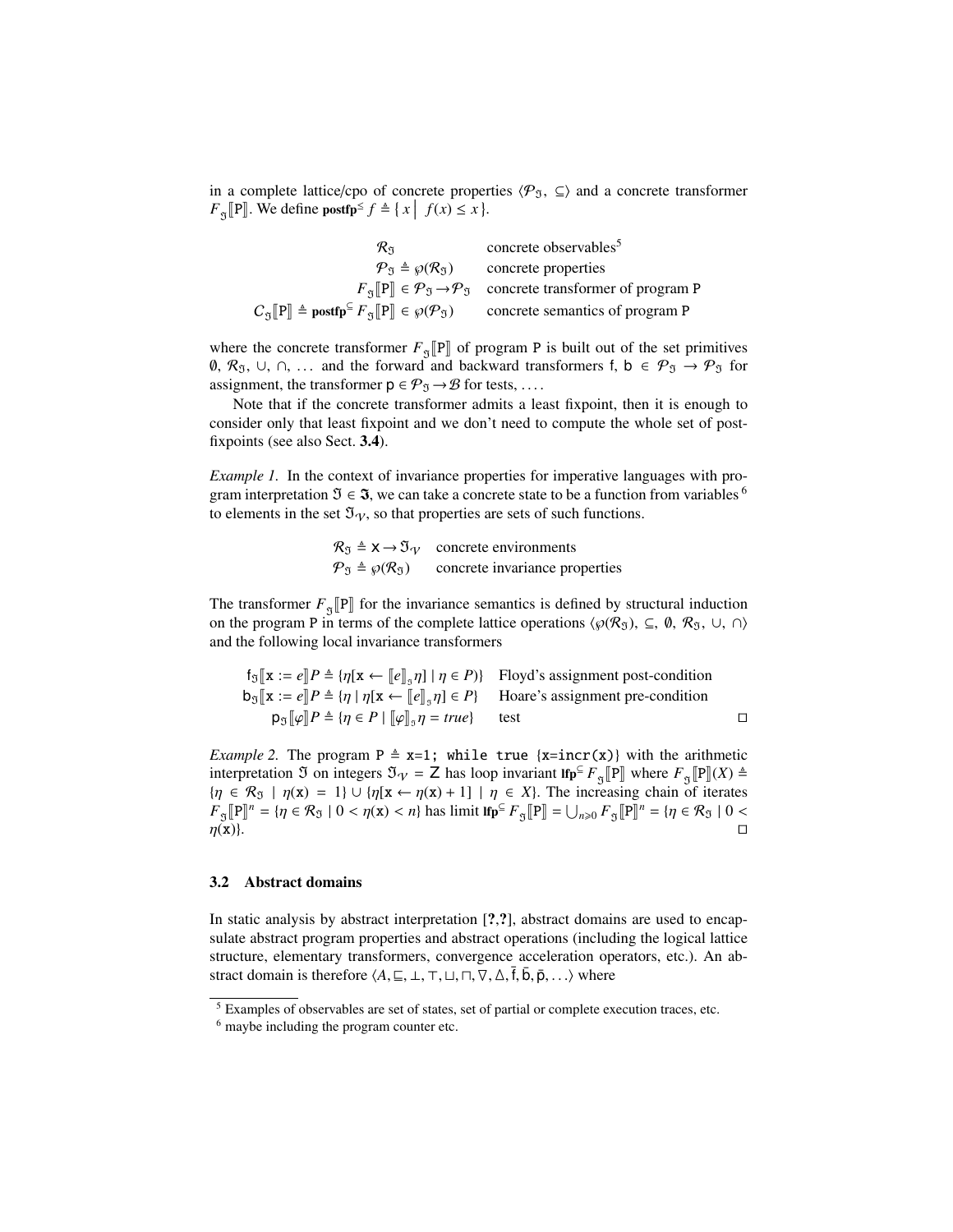| $P, Q, \ldots \in A$                                                 | abstract properties                      |
|----------------------------------------------------------------------|------------------------------------------|
| $\sqsubset \in A \times A \rightarrow \mathcal{B}$                   | abstract partial order <sup>7</sup>      |
| $\bot, \top \in A$                                                   | infimum, supremum                        |
| $\sqcup, \sqcap, \nabla, \triangle \in A \times A \rightarrow A$     | abstract join, meet, widening, narrowing |
|                                                                      |                                          |
| $\overline{f} \in (x \times E(x, f, p)) \rightarrow A \rightarrow A$ | abstract forward assignment transformer  |
| $\bar{b} \in (x \times E(x, f, p)) \rightarrow A \rightarrow A$      | abstract backward assignment transformer |
| $\bar{p} \in C(x, f, p) \rightarrow A \rightarrow A$                 | abstract condition transformer           |
|                                                                      |                                          |

### 3.3 Abstract semantics

The abstract semantics of a program P is assumed to be given as a set of post-fixpoints  $\overline{C}[\mathbb{P}] \triangleq {\overline{P} \mid \overline{F}[\mathbb{P}](\overline{P}) \subseteq \overline{P}}$  or in least fixpoint form  $\overline{C}[\mathbb{P}] \triangleq {\{\text{Ifp}^{\sqsubseteq \overline{F}[[\mathbb{P}]]\}}$  (or, by the singleton isomorphism, the more frequent lfp<sup> $\bar{F}$ </sup> $\bar{F}$  $\bar{F}$ ) when such a least fixpoint does exist (e.g. [?]) where  $\overline{F}$   $\llbracket P \rrbracket \in A \rightarrow A$  is the abstract transformer of program P built out of the primitives  $\perp$ ,  $\top$ ,  $\sqcup$ ,  $\overline{\sqcap}$ ,  $\overline{\vee}$ ,  $\Delta$ ,  $\overline{f}$ ,  $\overline{b}$ ,  $\overline{b}$ ,  $\ldots$ <sup>[8](#page-8-2)</sup>. As was the case for the concrete semantics, we preferably use least fixpoints when that is possible we preferably use least fixpoints when that is possible.

### <span id="page-8-0"></span>3.4 Soundness of abstract domains

Soundness relates abstract properties to concrete properties using a function  $\gamma$  such that

 $\gamma \in A \stackrel{\gamma}{\rightarrow} \mathcal{P}_{\mathfrak{I}}$  concretization <sup>[9](#page-8-3)</sup>

The soundness of abstract domains, is defined as, for all  $\overline{P}$ ,  $\overline{Q} \in A$ ,

| $(P \sqsubseteq Q) \Rightarrow (\gamma(P) \subseteq \gamma(Q))$ order                                      | $\gamma(\perp) = \emptyset$ infimum |                                                             |
|------------------------------------------------------------------------------------------------------------|-------------------------------------|-------------------------------------------------------------|
| $\gamma(\overline{P} \sqcup \overline{Q}) \supseteq (\gamma(\overline{P}) \cup \gamma(\overline{Q}))$ join |                                     | $\gamma(\tau) = \tau_{\mathfrak{I}}$ supremum <sup>10</sup> |
| $\cdots$                                                                                                   |                                     |                                                             |

Observe that defining an abstraction consists in choosing the domain *A* of abstract properties and the concretization  $\gamma$ . So, this essentially consists in choosing a set of concrete properties  $\gamma[A]$  (where  $\gamma[X] \triangleq {\gamma(x) \mid x \in X}$ ) which can be exactly represented in the abstract while the other concrete properties  $P \in \mathcal{P}_{\mathfrak{I}} \setminus \gamma[A]$  cannot and so must be over-approximated by some  $\overline{P} \in A$  such that  $P \subseteq \gamma(\overline{P})$ . By assuming the existence of an element  $\top$  of *A* with concretization  $\top$ <sub>3</sub>, there always exists such a  $\overline{P}$ . For precision, the minimum one, or else the minimal ones, if any, are to be preferred.

<span id="page-8-1"></span><sup>&</sup>lt;sup>7</sup> If  $\subseteq$  is a pre-order then *A* is assumed to be quotiented by the equivalence relation  $\equiv \triangleq \sqsubseteq \cap \sqsubseteq^{-1}$ .

<span id="page-8-2"></span><sup>&</sup>lt;sup>8</sup> In general, this is more complex, with formulæ involving many fixpoints, but this simple setting already exhibits all difficulties.

<span id="page-8-3"></span><sup>&</sup>lt;sup>9</sup> Given posets  $\langle L, \subseteq \rangle$  and  $\langle P, \leq \rangle$ , we let  $L \stackrel{\sim}{\to} P$  to be the set of increasing (monotone, isotone, ) maps of *L* into *P* . . . ) maps of *L* into *P*.

<span id="page-8-4"></span><sup>&</sup>lt;sup>10</sup> For example  $\top$ <sub>3</sub>  $\triangleq$  R<sub>3</sub> in the context of invariance properties for imperative languages.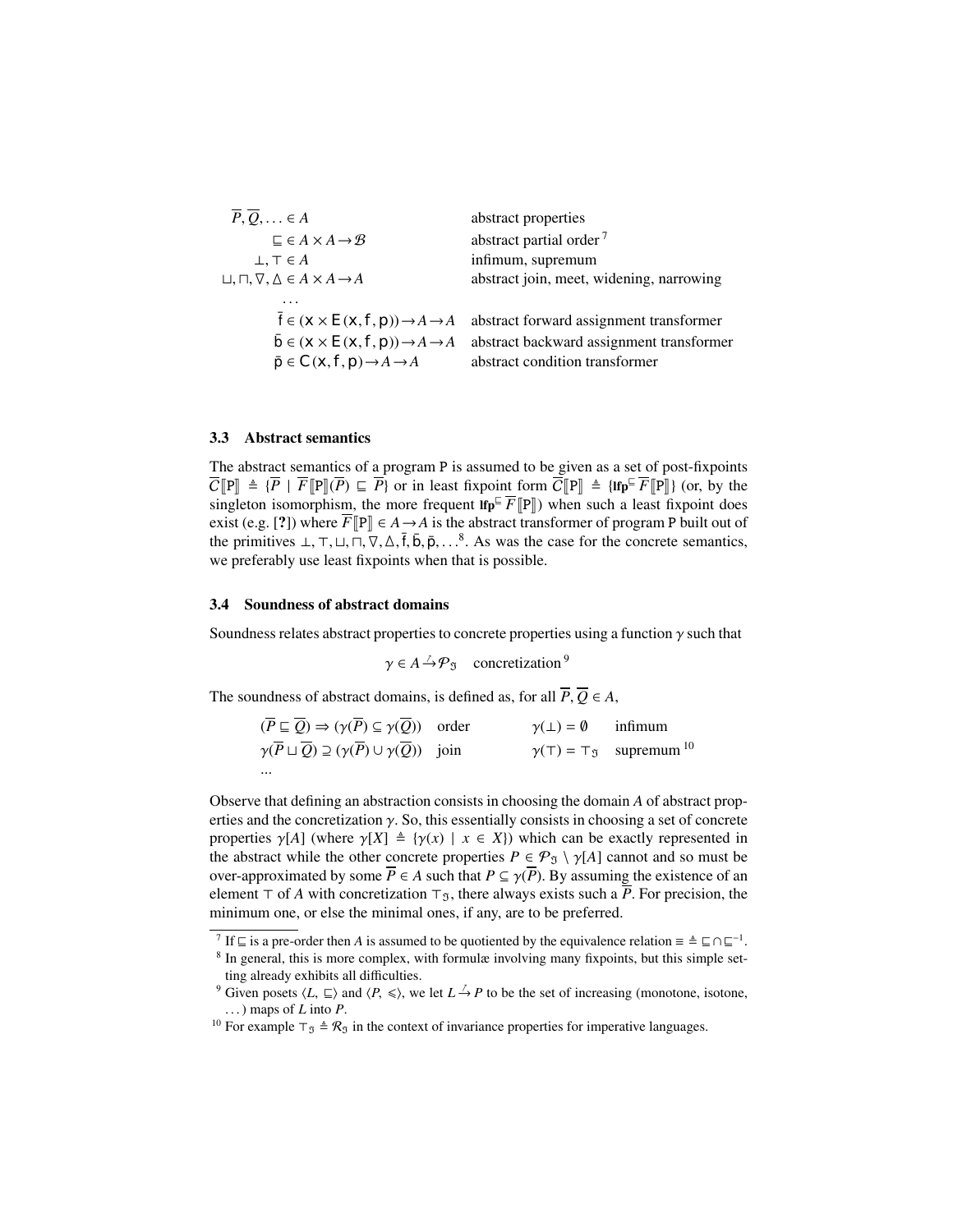### <span id="page-9-1"></span>3.5 Soundness of abstract semantics

The abstract semantics  $\overline{C}[\mathbb{P}] \in A$  is *sound* which respect to a concrete semantics  $C[\mathbb{P}]$ of a program P whenever

$$
\forall \overline{P} \in A : (\exists \overline{C} \in \overline{C}[\mathbb{P}]] : \overline{C} \sqsubseteq \overline{P}) \Rightarrow (\exists C \in C[\mathbb{P}]] : C \subseteq \gamma(\overline{P}))
$$

It is *complete* whenever  $\forall \overline{P} \in A : (\exists C \in C \mathbb{P} \mathbb{P} : C \subseteq \gamma(\overline{P})) \Rightarrow (\exists \overline{C} \in \overline{C} \mathbb{P} \mathbb{P} : \overline{C} \subseteq \overline{P})$ . When the concrete and abstract semantics are defined in post-fixpoint form  $C\llbracket P \rrbracket \triangleq$ postfp<sup>⊆</sup>  $F[\nVert P]$ , the soundness of the abstract semantics follows from the soundness of the abstraction in Sect. [3.4](#page-8-0) and the soundness of the abstract transformer [?,?]

$$
\forall \overline{P} \in A : F[\hspace{-0.04cm}[ P ] \hspace{-0.04cm}] \circ \gamma(\overline{P}) \subseteq \gamma \circ \overline{F}[\hspace{-0.04cm}[ P ] \hspace{-0.04cm}] (\overline{P})
$$

*Example 3.* Continuing *Ex. [1](#page-7-2)* in the context of invariance properties for imperative languages, the soundness of the abstract transformer generally follows from the following soundness conditions on local abstract transformers, for all  $\overline{P} \in A$ ,

$$
\gamma(\overline{f}[[\mathbf{x} := e]]\overline{P}) \supseteq f_{\mathfrak{I}}[[\mathbf{x} := e]]\gamma(\overline{P})
$$
 assignment post-condition  
\n
$$
\gamma(\overline{b}[[\mathbf{x} := e]]\overline{P}) \supseteq b_{\mathfrak{I}}[[\mathbf{x} := e]]\gamma(\overline{P})
$$
 assignment pre-condition  
\n
$$
\gamma(\overline{p}[[\varphi]]\overline{P}) \supseteq p_{\mathfrak{I}}[[\varphi]]\gamma(\overline{P})
$$
 test

Observe that soundness is preserved by composition of increasing concretizations.

## 4 Abstraction of Multi-Interpreted Concrete Semantics

The interpreted concrete semantics of Sect. [3.1](#page-6-0) is relative to one interpretation  $\mathfrak I$  of the programming language data, functions, and predicates. But the theories used in SMT solvers can have many different models, corresponding to possible interpretations. In fact, the same holds for programs: they can be executed on different platforms, and it can be useful to collect all the possible behaviors, e.g. to provide a more general proof of correctness.

## <span id="page-9-2"></span>4.1 Multi-interpreted semantics

In a *multi-interpreted semantics*, we will give semantics to a program *P* in the context of a set of interpretations  $I$ . Then a program property in  $\mathcal{P}_I$  provides for each interpretation in  $I$ , a set of program observables satisfying that property in that interpretation.

| $\mathcal{R}_I$                                                                           | program observables    |
|-------------------------------------------------------------------------------------------|------------------------|
| $\mathcal{P}_T \triangleq I \in \mathcal{I} \not\mapsto \mathcal{P}(\mathcal{R}_I)$       | interpreted properties |
| $\approx \varphi({\langle I, \eta \rangle   I \in I \land \eta \in \mathcal{R}_I)})^{11}$ |                        |

The multi-interpreted semantics of a program  $P$  in the context of  $I$  is

<span id="page-9-0"></span><sup>&</sup>lt;sup>11</sup> A partial function  $f \in A \rightarrow B$  with domain  $\text{dom}(f) \in \wp(A)$  is understood as the relation  $\{\langle x, \rangle\}$ *f*(*x*)</sub>) ∈ *A* × *B* | *x* ∈ dom(*f*)} and maps *x* ∈ *A* to *f*(*x*) ∈ *B*, written *x* ∈ *A*  $\leftrightarrow$  *f*(*x*) ∈ *B* or  $x \in A \nleftrightarrow B_x$  when  $\forall x \in A : f(x) \in B_s \subseteq B$ .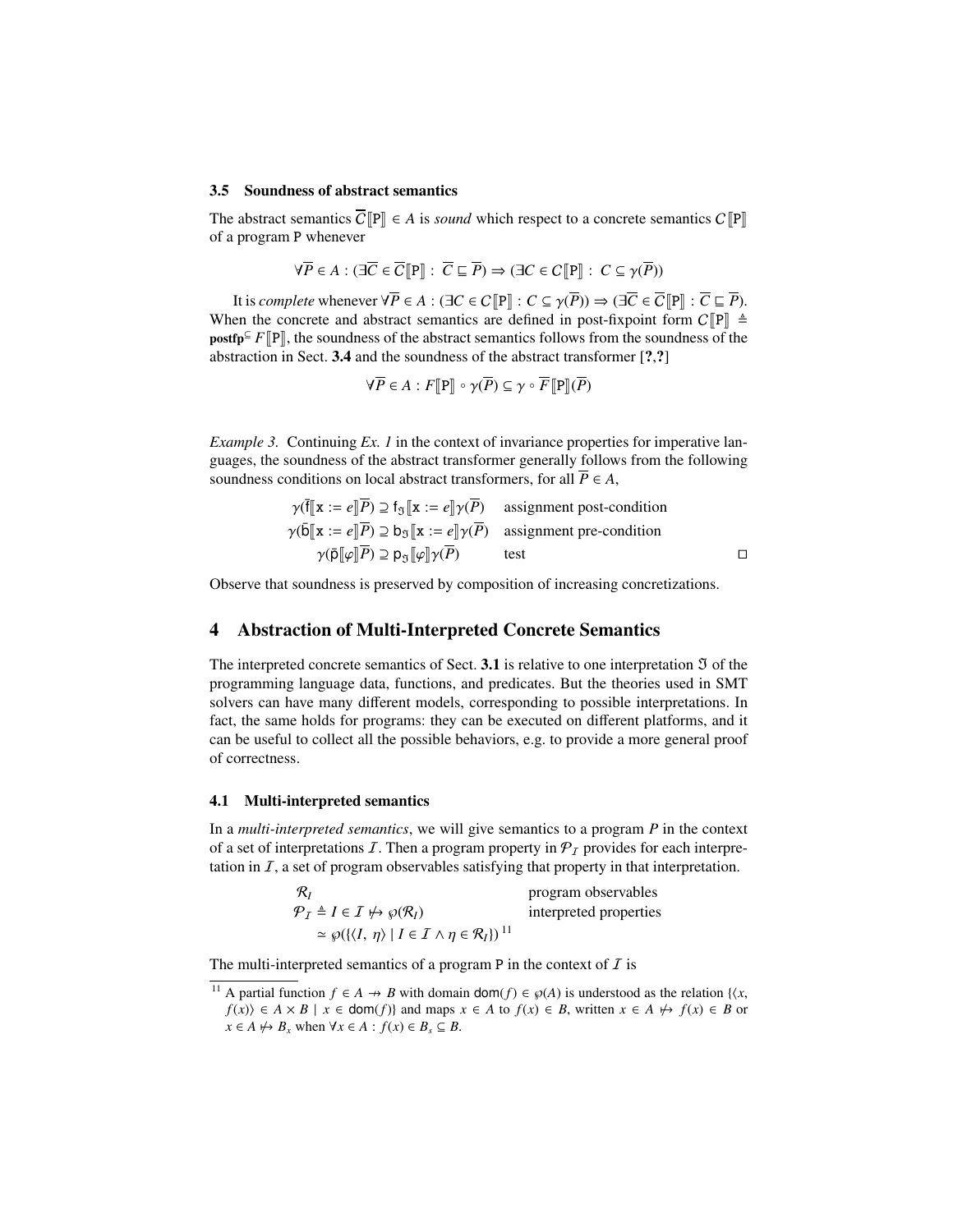# $C_{\mathcal{I}}[\![P]\!] \in \wp(\mathcal{P}_{\mathcal{I}})$ <br>operties for imp

In the context of invariance properties for imperative languages with multiple program interpretations  $\mathcal{I} \in \wp(\mathfrak{I})$ , *Ex. [1](#page-7-2)* can be generalized by taking

 $\mathcal{R}_I \triangleq \mathbf{x} \rightarrow I_V$  concrete interpreted environments

The transformer  $F_T[\mathbb{P}]$  for the invariance semantics is defined by structural induction<br>on the program B in terms of the complete lattice operations ( $\mathcal{P}_C \subset \mathcal{P}_C$ ,  $\top$ ,  $\bot$ ) (c) where on the program P in terms of the complete lattice operations  $\langle P_I, \subseteq, \emptyset, \top_I, \cup, \cap \rangle$  where  $\top_I \triangleq \{ \langle I, \eta \rangle \mid I \in I \land \eta \in \mathcal{R}_I \}$  and the following local invariance transformers

 $f_{\mathcal{I}}[\![\mathbf{x}]:=e]\!] P \triangleq \{ \langle I, \eta[\mathbf{x} \leftarrow [\![e]\!], \eta] \rangle \mid I \in \mathcal{I} \land \langle I, \eta \rangle \in P \} \}$  assignment post-condition  $b_I$  $\mathbf{x} := e \Vert P \triangleq \{ \langle I, \eta \rangle \mid I \in \mathcal{I} \land \langle I, \eta[\mathbf{x} \leftarrow \Vert e \Vert, \eta] \rangle \in P \}$ assignment pre-condition<br>test  $p_I[\![\varphi]\!] P \triangleq \{ \langle I, \eta \rangle \in P \mid I \in I \land [\![\varphi]\!] \} \eta = true \}$  test

In particular for  $I = \{3\}$ , we get the transformers of *Ex. [1](#page-7-2)*, up to the isomorphism  $\iota_{\mathfrak{A}}(P) \triangleq \{ \langle \mathfrak{A}, \eta \rangle \mid \eta \in P \}$  with inverse  $\iota_{\mathfrak{A}}^{-1}(Q) \triangleq \{ \eta \mid \langle \mathfrak{A}, \eta \rangle \in Q \}.$ <br>The natural ordering to express abstraction (or precision).

The natural ordering to express abstraction (or precision) on multi-interpreted semantics is the subset ordering, which gives a lattice structure to the set of multi-interpreted properties: a property  $P_1$  is more abstract than  $P_2$  when  $P_2 \subset P_1$ , meaning that  $P_1$  allows more behaviors for some interpretations, and maybe that it allows new interpretations. Following that ordering, we can express systematic abstractions of the multi-interpreted semantics.

### <span id="page-10-0"></span>4.2 Abstractions between multi-interpretations

If we can only compute properties on one interpretation  $\mathfrak{I}$ , as in the case of Sect. [3.1](#page-6-0), then we can approximate a multi-interpreted program saying that we know the possible behaviors when the interpretation is  $\mathfrak I$  and we know nothing (so all properties are possible) for the other interpretations of the program. On the other hand, if we analyze a program that can only have one possible interpretation with a multi-interpreted property, then we are doing an abstraction in the sense that we add more behaviors and forget the actual property that should be associated with the program. So, in general, we have two sets of interpretations, one  $I$  is the context of interpretations for the program and the other  $I^{\sharp}$  is the set of interpretations used in the analysis. The relations between the two is a Galois connection  $\langle \mathcal{P}_I, \subseteq \rangle \frac{\langle I^{\eta} \to I \rangle}{\alpha_{I \to I^{\sharp}}}$  $\frac{p_{T^{\sharp}\to T}}{p_{T^{\sharp}}}\langle \mathcal{P}_{T^{\sharp}},\subseteq\rangle$  where

$$
\alpha_{I \to I^{\sharp}}(P) \triangleq P \cap \mathcal{P}_{I^{\sharp}}
$$
\n
$$
\gamma_{I^{\sharp} \to I}(Q) \triangleq \left\{ \langle I, \eta \rangle \middle| I \in I \land \left( I \in I^{\sharp} \Rightarrow \langle I, \eta \rangle \in Q \right) \right\}
$$

*Proof.* Suppose  $P \in \mathcal{P}_I$  and  $Q \in \mathcal{P}_{I^{\sharp}}$ . Then

$$
\alpha_{T \to T^{\sharp}}(P) \subseteq Q
$$
  
\n
$$
\Leftrightarrow P \cap \mathcal{P}_{T^{\sharp}} \subseteq Q
$$
  
\n
$$
\Leftrightarrow \forall \langle I, \eta \rangle \in P \cap \mathcal{P}_{T^{\sharp}} : \langle I, \eta \rangle \in Q
$$
  
\n
$$
\{\text{def. } \subseteq \S
$$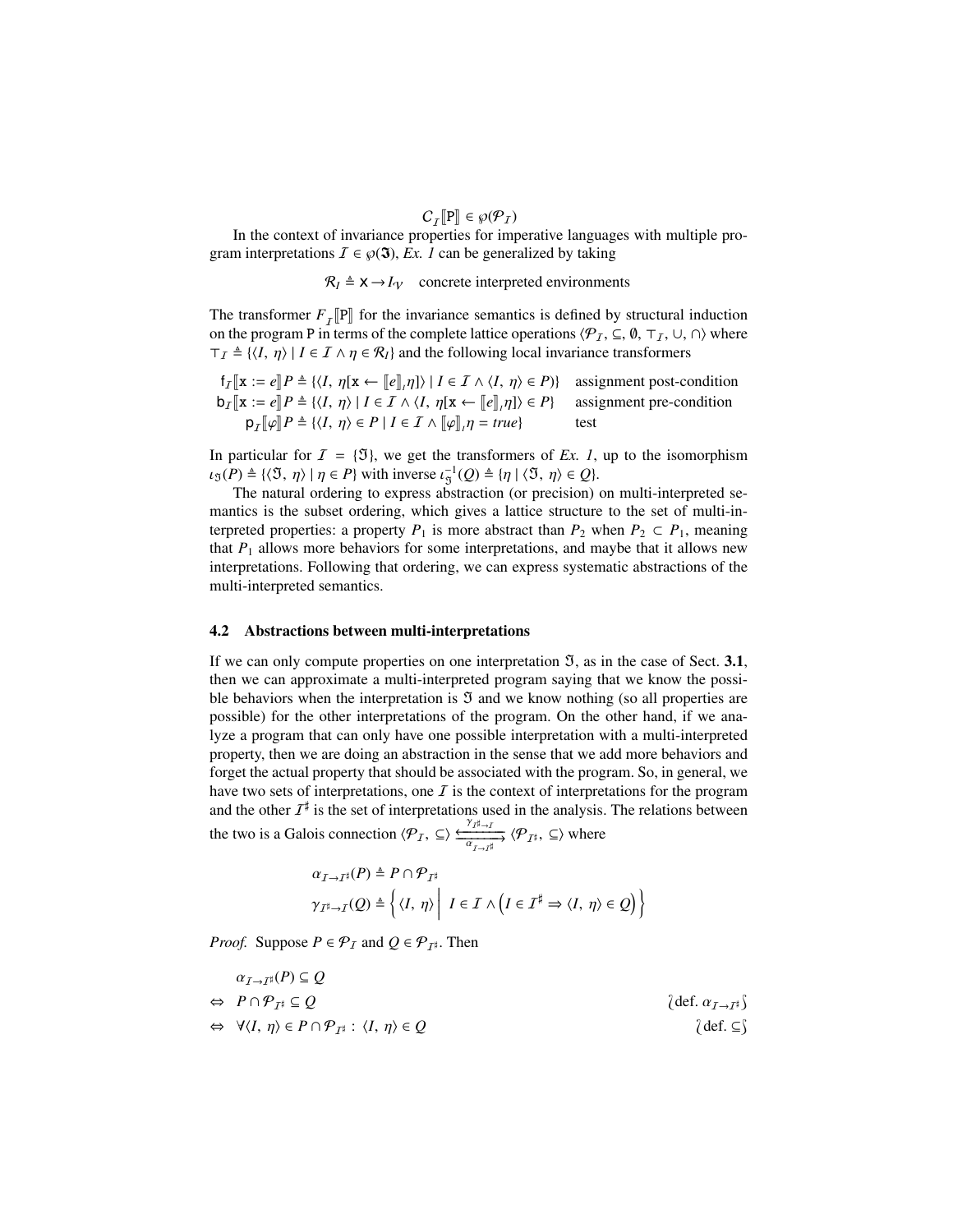| $\Leftrightarrow \forall \langle I, \eta \rangle \in P : \langle I, \eta \rangle \in \mathcal{P}_{I^{\sharp}} \Rightarrow \langle I, \eta \rangle \in Q$                                                                                                                                                                                                                                                           | $\det. \cap \$ |
|--------------------------------------------------------------------------------------------------------------------------------------------------------------------------------------------------------------------------------------------------------------------------------------------------------------------------------------------------------------------------------------------------------------------|----------------|
| $\mathcal{L} \cup \mathcal{L}$ $\mathcal{L} \cup \mathcal{L}$ $\mathcal{L} \cup \mathcal{L}$ $\mathcal{L} \cup \mathcal{L}$ $\mathcal{L} \cup \mathcal{L}$ $\mathcal{L} \cup \mathcal{L}$ $\mathcal{L} \cup \mathcal{L}$ $\mathcal{L} \cup \mathcal{L}$ $\mathcal{L} \cup \mathcal{L}$ $\mathcal{L} \cup \mathcal{L}$ $\mathcal{L} \cup \mathcal{L}$ $\mathcal{L} \cup \mathcal{L}$ $\mathcal{L} \cup \mathcal{L}$ | $9 - 7 - 9$    |

$$
\Leftrightarrow \forall \langle I, \eta \rangle \in P, I \in I \land (\langle I, \eta \rangle \in \mathcal{P}_{I^{\sharp}} \Rightarrow \langle I, \eta \rangle \in Q) \qquad \qquad \qquad \{P \in \mathcal{P}_{I}\}
$$
\n
$$
\Leftrightarrow P \subset \{I, \eta \setminus I \in I \land (\langle I, \eta \rangle \in \mathcal{P}_{I^{\sharp}} \Rightarrow \langle I, \eta \rangle \in Q)\} \qquad \qquad \{P \in \mathcal{P}_{I}\}
$$

$$
\Leftrightarrow P \subseteq \{(I, \eta) \mid I \in I \land (\langle I, \eta \rangle \in \mathcal{P}_{I^{\sharp}} \Rightarrow \langle I, \eta \rangle \in Q)\} \qquad \text{(def. } \subseteq \text{)}
$$
\n
$$
\Leftrightarrow P \subseteq \gamma_{I^{\sharp} \to I}(Q) \qquad \text{(def. } \gamma_{I^{\sharp} \to I}) \quad \Box
$$

Note that if the intersection of  $\mathcal{I}^{\sharp}$  and  $\mathcal{I}$  is empty then the abstraction is trivially  $\emptyset$ for all properties, and if  $\mathcal{I} \subseteq \mathcal{I}^{\sharp}$  then the abstraction is the identity.

Considering the soundness of transformers defined in Sect. [3.5](#page-9-1) for the forward as-signment of Sect. [4.1](#page-9-2), we get, for all  $P^{\sharp} \in \mathcal{P}_{\mathcal{I}^{\sharp}}$ ,

$$
f_{\mathcal{I}}[\![\mathbf{x} := e]\!] \circ \gamma_{\mathcal{I}^{\sharp} \to \mathcal{I}}(P^{\sharp})
$$
\n
$$
= \left\{ \langle I, \eta[\mathbf{x} \leftarrow [\![e]\!], \eta] \rangle \middle| \langle I, \eta \rangle \in \gamma_{\mathcal{I}^{\sharp} \to \mathcal{I}}(P^{\sharp}) \right\}
$$
\n
$$
\left\{ \det f_{\mathcal{I}}[\![\mathbf{x} := e]\!] P \triangleq \left\{ \langle I, \eta[\mathbf{x} \leftarrow [\![e]\!], \eta] \rangle \middle| \langle I, \eta \rangle \in P \rangle \right\} \right\}
$$
\n
$$
= \left\{ \langle I, \eta[\mathbf{x} \leftarrow [\![e]\!], \eta] \rangle \middle| I \in \mathcal{I} \land \left(I \in \mathcal{I}^{\sharp} \Rightarrow \langle I, \eta \rangle \in P^{\sharp} \right) \right\} \right\} \qquad \text{(def. } \gamma_{\mathcal{I}^{\sharp} \to \mathcal{I}} \text{)}
$$

$$
= \left\{ \langle I, \eta[\mathbf{x} \leftarrow [\![e]\!]_{\eta}]\rangle \middle| I \in \mathcal{I} \wedge \left(I \in \mathcal{I}^{\sharp} \Rightarrow (I \in \mathcal{I}^{\sharp} \wedge \langle I, \eta \rangle \in P^{\sharp})\right) \right\} \qquad \text{(def.} \Rightarrow \text{)}
$$

$$
\subseteq \left\{ \langle I, \eta' \rangle \middle| I \in I \wedge \left( I \in I^{\sharp} \Rightarrow \langle I, \eta' \rangle \in \left\{ \eta[x \leftarrow [[e]], \eta] \middle| I \in I^{\sharp} \wedge \langle I, \eta \rangle \in P^{\sharp} \right\} \right) \right\}
$$
\n
$$
\left\{ \det \subseteq \mathcal{S} \right\}
$$

$$
= \left\{ \langle I, \eta \rangle \middle| I \in \mathcal{I} \land \left( I \in \mathcal{I}^{\sharp} \Rightarrow \langle I, \eta \rangle \in \mathfrak{f}_{\mathcal{I}^{\sharp}}[\![\mathbf{x} := e]\!](P^{\sharp}) \right) \right\}
$$
  
\n
$$
\text{by defining } \mathfrak{f}_{\mathcal{I}^{\sharp}}[\![\mathbf{x} := e]\!] \in \mathcal{P}_{\mathcal{I}^{\sharp}} \stackrel{\sim}{\rightarrow} \mathcal{P}_{\mathcal{I}^{\sharp}} \text{ such that}
$$

$$
\mathsf{f}_{I^{\sharp}}[\![\mathbf{x} := e]\!] P^{\sharp} \triangleq \left\{ \langle I, \eta[\mathbf{x} \leftarrow [\![e]\!]_{I} \eta] \rangle \middle| I \in I^{\sharp} \wedge \langle I, \eta \rangle \in P^{\sharp} \right\}
$$
\n
$$
\subseteq \gamma_{I^{\sharp} \to I} \circ \mathsf{f}_{I^{\sharp}}[\![\mathbf{x} := e]\!] (P^{\sharp}) \qquad \text{(def. } \gamma_{I^{\sharp} \to I} \cdot \text{)}
$$

Observe that  $f_{T^*}[\![\mathbf{x} := e]\!]$  and  $f_T[\![\mathbf{x} := e]\!]$  have exactly the same definition. However, the corresponding post fixing temperature do differ when  $T^{\sharp} + T$  since  $\langle \mathcal{P}_{T^*}(\mathbf{x}) - \mathcal{P}_{T^*}(\mathbf{x}) \rangle$ corresponding post-fixpoint semantics do differ when  $I^{\sharp} \neq I$  since  $\langle \mathcal{P}_{I^{\sharp}}, \subseteq \rangle \neq \langle \mathcal{P}_{I}, \subseteq \rangle$ .

### 4.3 Uniform abstraction of interpretations

In some cases, we describe the properties of the program without distinguishing the interpretations in the context of the program. This is the case for example when expressing properties that should hold for all interpretations which are possible for the program. That abstraction simply forgets the interpretations and just keeps the union of all the possible behaviors.

*Example 4.* That is what the Astrackee analyzer [?] does when taking all possible rounding error modes for floating points computations.  $\Box$ 

The abstraction is described by  $\langle \mathcal{P}_I, \subseteq \rangle \frac{H}{\alpha_I}$  $\frac{\gamma_I}{\alpha_I}$   $\langle \cup_{I \in I} \mathcal{R}_I, \subseteq \rangle$  where

$$
\gamma_I(E) \triangleq \left\{ \langle I, \eta \rangle \middle| \eta \in E \right\}
$$
  

$$
\alpha_I(P) \triangleq \left\{ \eta \middle| \exists I : \langle I, \eta \rangle \in P \right\}
$$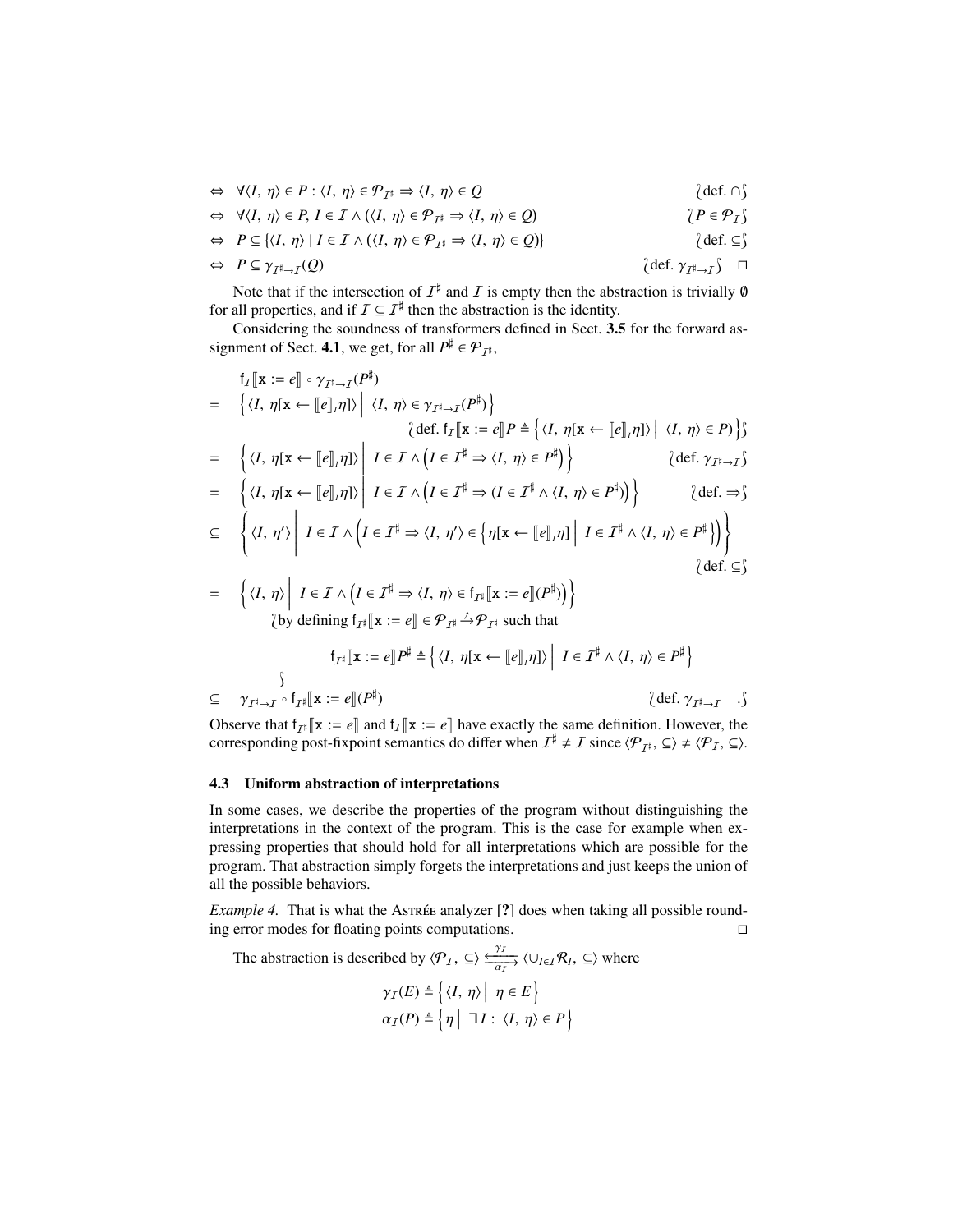### <span id="page-12-1"></span>4.4 Abstraction by a theory

Another direction for abstraction is to keep the context of interpretations and forget about the properties on variables. This is simply a projection on the first component of the pairs of interpretation and environment. In some cases it can be difficult to represent exactly an infinite set of interpretations, and we can use theories (preferably deductive with a recursively enumerable number of axioms) to represent the set of interpretations which are models of that theories. The relationship between theories and multi-interpreted semantics is expressed by the concretization function:

$$
\gamma_{\mathfrak{M}}(\mathcal{T}) \triangleq \Big\{ \langle I, \eta \rangle \Big| I \in \mathfrak{M}(\mathcal{T}) \Big\}
$$

Notice, though, that because the lattice of theories is not complete, there is no best abstraction of a set of interpretations by a theory in general.

*Example 5.* If  $\Im$  interprets programs over the natural numbers, then by Gödel's first incompleteness theorem there is no enumerable first-order theory characterizing this interpretation, so the poset has no best abstraction of  $\{\mathfrak{I}\}.$ 

Once an (arbitrary) theory  $\mathcal T$  has been chosen to abstract a set  $\mathcal I$  of interpretations there is a best abstraction  $\alpha_{I\to\gamma_{\mathfrak{M}}(\mathcal{T})}(P)$  of interpreted properties in  $P \in \mathcal{P}_I$  by abstract properties in  $\mathcal{P}_{\gamma_{\mathfrak{M}}(\mathcal{T})}$ . However there might be no finite formula to encode this best abstraction.

## <span id="page-12-0"></span>5 Uninterpreted Axiomatic Semantics

We consider Hoare's axiomatic semantics [?] of a simple imperative language. The language is completely uninterpreted so programs are merely program schemata with no constraints imposed on the interpretation of functions f and predicates p [?]. Program properties are specified by formulæ in  $F(x, f, p)$  which is a lattice  $\langle F(x, f, p), \Rightarrow \rangle$  for the pre-order  $(\Psi \mapsto \Psi') \triangleq$  valid $(\Psi \mapsto \Psi')$  hence is considered to be quotiented by  $(\Psi \leftrightarrow \Psi') \triangleq$  valid $(\Psi \leftrightarrow \Psi')$ . The axiomatic semantics  $C^{\alpha}[\mathbb{P}]$  of a program P is  $(\Psi \leftrightarrow \Psi') \triangleq$  valid $(\Psi \Leftrightarrow \Psi')$ . The axiomatic semantics  $C^{\alpha}[\mathbb{P}]$  of a program P is assumed to be defined in post-fixpoint form  $[?] C^{\alpha}[\mathbb{P}] \triangleq \{ \Psi \mid F_{\alpha}[\mathbb{P}](\Psi) \mapsto \Psi \}$  where  $F[\mathbb{P}] \subset \mathbb{F}(\mathcal{Y}, f, \mathbb{P})$ .  $\triangleq F(\mathcal{Y}, f, \mathbb{P})$  is the products transformer of program  $\mathbb{P}$  such that  $F_a[P] \in F(x, f, p) \stackrel{\sim}{\rightarrow} F(x, f, p)$  is the predicate transformer of program P such that<br>  $F_a[P](t) \mapsto I$  is the verification condition for  $I \in F(x, f, p)$  to be an inductive in- $F_a[\mathbb{P}](I) \implies I$  is the verification condition for  $I \in \mathcal{F}(\mathbf{x}, \mathbf{f}, \mathbf{p})$  to be an inductive in-<br>variant for program P. The program transformer *F*. maps programs P to a predicate variant for program P. The program transformer  $F_a$  maps programs P to a predicate transformer  $F_a$   $[\mathbb{P}]$  which we assume to be defined in terms of primitive operations false, true,  $\vee$ ,  $\wedge$ ,  $f_a$ ,  $b_a$ ,  $p_a$ ,  $\ldots$  such that

 $f_a \in (x \times T(x, f)) \rightarrow F(x, f, p) \rightarrow F(x, f, p)$  axiomatic forward assign-<br>  $\Psi \triangleq \exists x' : \Psi[x \leftarrow x'] \land x = t[x \leftarrow x']$  ment transformer  $f_{\alpha}[\![\mathbf{x} := t]\!] \Psi \triangleq \exists x' : \Psi[\mathbf{x} \leftarrow x'] \land \mathbf{x} = t[\mathbf{x} \leftarrow x']$  ment transformer  $b_a \in (x \times T(x, f)) \rightarrow F(x, f, p) \rightarrow F(x, f, p)$  axiomatic backward assign-<br>  $\psi \triangleq \psi[x \leftarrow t]$  $b_{\alpha}$   $[\mathbf{x} := t] \mathcal{V} \triangleq \mathcal{V}[\mathbf{x} \leftarrow t]$  ment transformer<br>  $p_{\alpha} \in \mathbf{C}(\mathbf{x}, f, \mathbf{p}) \rightarrow \mathbf{F}(\mathbf{x}, f, \mathbf{p}) \rightarrow \mathcal{B}$  axiomatic transformer for  $p_a \in C(x, f, p) \rightarrow F(x, f, p) \rightarrow \mathcal{B}$ program test of condition  $\varphi$  $p_{\alpha}[\![\varphi]\!] \Psi \triangleq \Psi \wedge \varphi$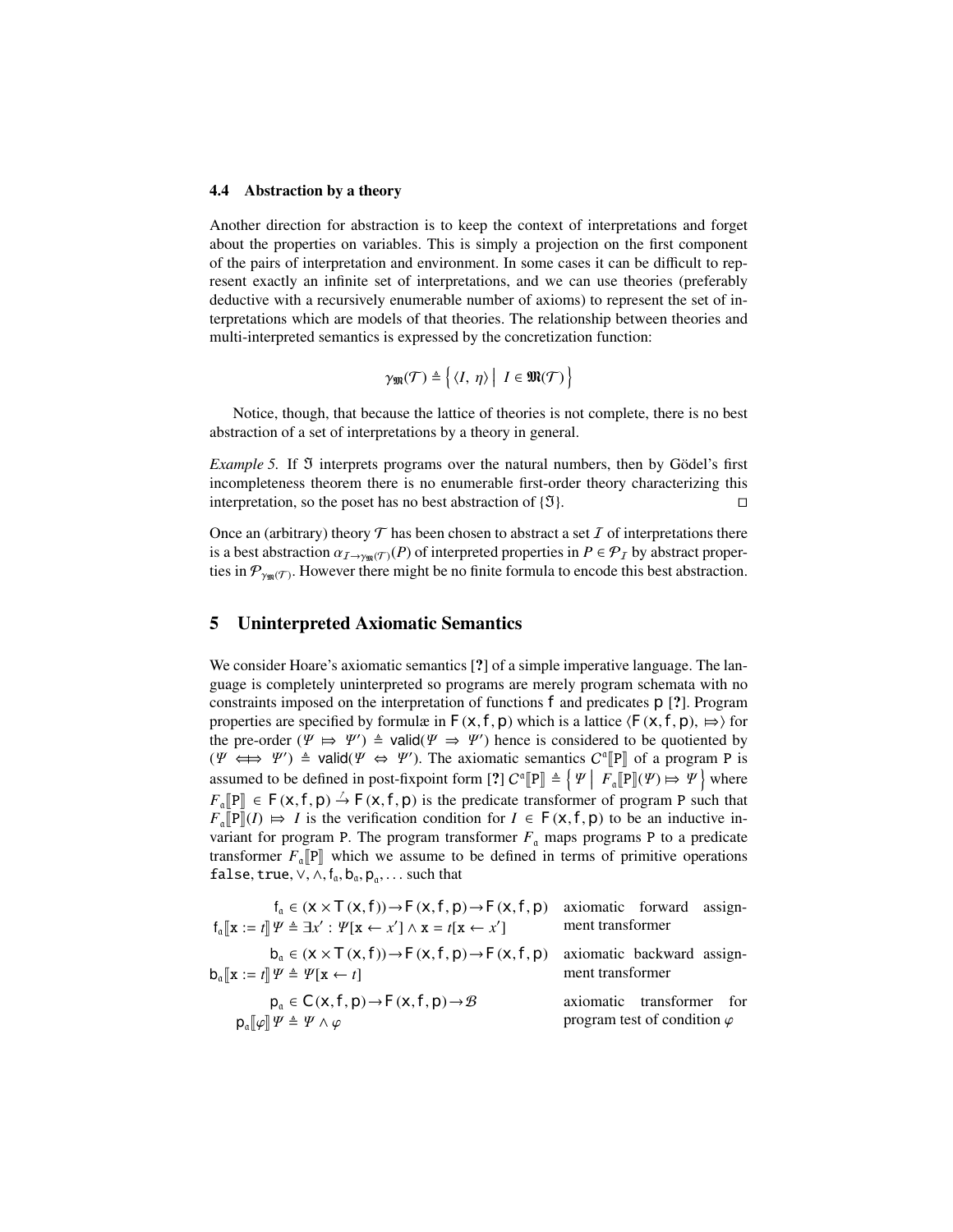*Example 6.* Continuing *Ex. [2](#page-7-3)*, consider the signature with equality and one unary function,  $f \triangleq f^0 \cup f^1$  with  $f^0 \triangleq \{0\}$ ,  $f^1 \triangleq \{\text{incr}\}$  and  $p \triangleq \emptyset^{12}$  $p \triangleq \emptyset^{12}$  $p \triangleq \emptyset^{12}$ . By Ehrenfeucht's theorem [?], this first order logic is decidable.

The program P  $\triangleq$  **x**=0; while true {**x**=incr(**x**)} has loop invariant lfp<sup> $\Rightarrow$ </sup>  $F_a$  [P] where  $F_{\alpha}[\mathbb{P}](\Psi) \triangleq (\mathbf{x} = \mathbf{0}) \vee (\exists x' : \Psi[\mathbf{x} \leftarrow x'] \wedge \mathbf{x} = \mathrm{incr}(\mathbf{x})[\mathbf{x} \leftarrow x']) \Leftrightarrow (\mathbf{x} = \mathbf{0}) \vee (\exists x' : \Psi[\mathbf{x} \leftarrow x'] \wedge \mathbf{x} = \mathrm{incr}(x') )$ . The fix point iterates are **0**) ∨ ( $\exists x$  :  $\Psi$ [**x** ←  $x'$ ] ∧ **x** = **incr**( $x'$ )). The fixpoint iterates are

$$
- F_{\alpha}[\mathbb{P}]^{0} \triangleq false
$$
\n
$$
- F_{\alpha}[\mathbb{P}][F_{\alpha}[\mathbb{P}]](F_{\alpha}[\mathbb{P}])^{0}
$$
\n
$$
= (x = 0) \vee (\exists x' : false[x \leftarrow x'] \wedge x = incr(x'))
$$
\n
$$
\{\text{def. } F_{\alpha}[\mathbb{P}](\mathcal{P}) \triangleq (x = 0) \vee (\exists x' : \mathcal{P}[x \leftarrow x'] \wedge x = incr(x'))\}
$$
\n
$$
\Leftrightarrow (x = 0)
$$
\n
$$
- F_{\alpha}[\mathbb{P}]^{2} \triangleq F_{\alpha}[\mathbb{P}][F_{\alpha}[\mathbb{P}]]^{1}
$$
\n
$$
= (x = 0) \vee (\exists x_{2} : (x_{2} = 0) \wedge x = incr(x_{2}))
$$
\n
$$
\Leftrightarrow (x = 0) \vee (x = incr(0))
$$
\n
$$
- F_{\alpha}[\mathbb{P}]^{n} \triangleq \bigvee_{i=0}^{n-1} (x = incr^{i}(0))
$$
\n
$$
\{\text{implification } \text{hypothesis}\}
$$
\n
$$
= \text{where the abbreviations are } \vee 0 \triangleq false, incr^{0}(0) \triangleq 0, incr^{n+1}(0) \triangleq incr(incr^{n}(0)), and \vee_{i=1}^{k} \varphi_{i} \triangleq \varphi_{1} \vee \cdots \vee \varphi_{k} \text{ so that } F_{\alpha}[\mathbb{P}]^{n} \in F(x, f, p)\}
$$
\n
$$
- F_{\alpha}[\mathbb{P}]^{n+1} \triangleq F_{\alpha}[\mathbb{P}](F_{\alpha}[\mathbb{P}]^{n})
$$
\n
$$
= (x = 0) \vee (\exists x' : F_{\alpha}[\mathbb{P}][T(x \leftarrow x'] \wedge x = incr(x')))
$$
\n
$$
= (x = 0) \vee (\exists x' : (\bigvee_{i=0}^{n-1} (x = incr^{i}(0)))[x \leftarrow x'] \wedge x = incr(x'))
$$
\n
$$
\text{def. } F_{\alpha}[\mathbb{P}]\}
$$
\n
$$
= (x
$$

$$
= (\mathbf{x} = \mathbf{0}) \vee (\exists x' : \left( \bigvee_{i=0}^{n-1} (x' = \mathbf{incr}^i(\mathbf{0})) \right) \wedge \mathbf{x} = \mathbf{incr}(x')) \qquad \text{(def. substitution)}
$$

$$
\Leftrightarrow \bigvee_{i=0}^{n} (\mathbf{x} = \mathbf{incr}^{i}(\mathbf{0})) \in F(\mathbf{x}, f, p) \qquad \qquad \text{(simplification and def. } F(\mathbf{x}, f, p) \text{)}
$$

All iterates  $F_{\alpha}[\mathbb{P}]^n$ ,  $n \ge 0$  of  $F_{\alpha}[\mathbb{P}]$  belong to  $F(x, f, p)$  and form an increasing chain for  $\mapsto$  in the poset  $/F(x, f, p) \mapsto$  in to equivalence  $\leftrightarrow$  Notice above that  $\vee^n E(x, p)$ for  $\Leftrightarrow$  in the poset  $\langle F(x, f, p), \Rightarrow \rangle$  up to equivalence  $\Leftrightarrow$ . Notice above that  $\bigvee_{i=1}^{n} \Psi_i$  is not a formula of  $F(x, f, p)$  but a notation, only used in the mathematical reasoning, to denote a finite formula of  $F(x, f, p)$ , precisely  $\Psi_1 \vee \ldots \vee \Psi_n$ . In the axiomatic semantics, the least fixpoint does not exist and the set of post-fixpoints is  $\{F_{\alpha}[\mathbb{P}]^n(\mathbf{true}) \mid n \ge 0\}$ = {true,  $\mathbf{x} = 0 \vee (\exists x' : \mathbf{x} = \text{incr}(x'), \ldots).$ <br>Of course the intuition would be that line

Of course the intuition would be that  $\text{If } \mathbf{p} \models F_{\mathbf{a}}[\mathbf{P}] = \bigvee_{i \geq 0} (\mathbf{x} = \text{incr}^i(\mathbf{0}))$ , which is an arite formula hance not in  $\mathbf{F}(\mathbf{v}, \mathbf{f}, \mathbf{n})$ . There is therefore a fundamental incomplete. infinite formula, hence not in  $F(x, f, p)$ . There is therefore a fundamental incompleteness in using  $F(x, f, p)$  to express invariant of loops in programs on  $F(x, f, p)$ . On one

<span id="page-13-0"></span><sup>&</sup>lt;sup>12</sup> A possible interpretation would be  $\mathfrak{I}_{\gamma} \triangleq N$ ,  $\gamma(0) = 0$  and  $\gamma(\text{incr})(x) = x + 1$ , another one would be with ordinals, integers, non-standard integers, or even lists where  $\theta$  is null and  $incr(x)$  returns a pointer to a node with a single field pointing to x.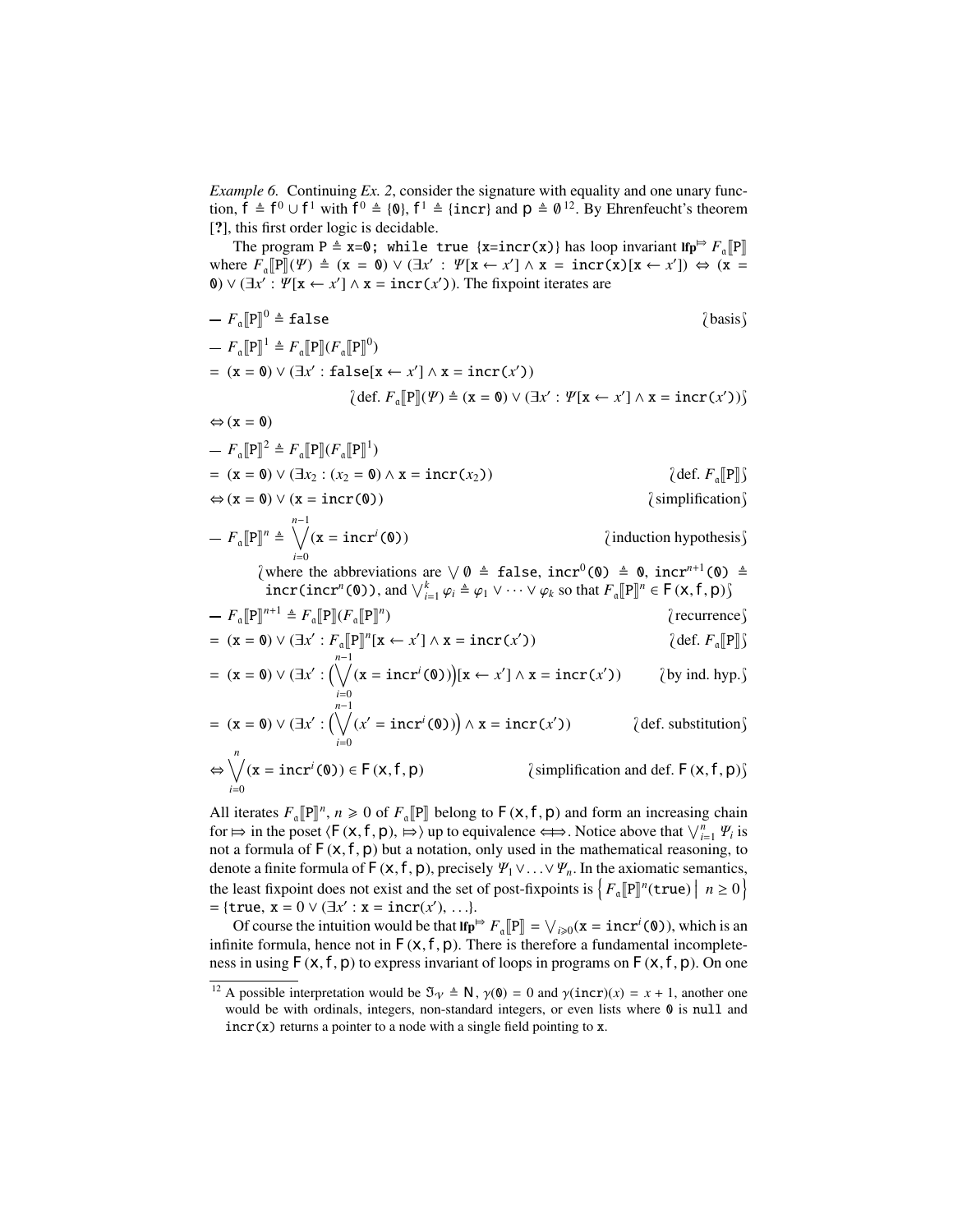hand there may be *infinitely* many exact iterates all expressible in  $F(x, f, p)$  and on the other hand their *limit* cannot be expressed in  $F(x, f, p)$  [?,?]. Because of this problem, refinement with predicate abstraction would typically never terminate (unless a widening is used  $[?]$ ).

## <span id="page-14-0"></span>6 Axiomatic Semantics Modulo Interpretations

The axiomatic semantics of Sect. [5](#page-12-0) is completely uninterpreted that is a purely syntactic object. A link between the uninterpreted axiomatic semantics of Sect. [5](#page-12-0) and the interpreted concrete semantics used in Sect. [3.1](#page-6-0) or even better Sect. [4.1](#page-9-2) must be established [?,?]. We do this in two steps, first giving universal interpretation and then considering semantics modulo a restricted set of interpretations for more precise results.

### 6.1 Universal interpretation of the axiomatic semantics

The universal interpretation consists in describing the properties encoded by a formula on all possible interpretations. Thus, the concretization of a formula will be given by:

$$
\gamma^{\alpha} \in F(\mathbf{x}, f, \mathbf{p}) \stackrel{\gamma}{\rightarrow} \mathcal{P}_{\mathfrak{F}}
$$

$$
\gamma^{\alpha}(\mathcal{V}) \triangleq \{ \langle I, \eta \rangle \mid I \models_{\eta} \mathcal{V} \}
$$

By definition of  $I \models_{\eta} \Psi$ ,  $\gamma^{\alpha}$  is increasing in that for all  $\Psi$ ,  $\Psi' \in F(x, f, p)$ ,  $\Psi \mapsto \Psi'$ <br>lies that  $\gamma^{\alpha}(\Psi) \subset \gamma^{\alpha}(\Psi')$ implies that  $\gamma^{\mathfrak{a}}(\Psi) \subseteq \gamma^{\mathfrak{a}}(\Psi')$ .

Theorem 1. *The axiomatic semantics is sound with respect to all multi-interpreted semantics.*

*Proof.* To prove the soundness of the axiomatic semantics with respect to the multiinterpreted semantics in a context of interpretations  $I$ , we first prove the soundness in the context of all possible interpretations and then use the result of Sect. [4.2](#page-10-0) to show soundness with respect to all contexts of interpretations, which include the basic case of Sect. [3.1](#page-6-0).

Soundness with respect to a multi-interpreted semantics of the program can be expressed as:

$$
\forall \Psi \in C^{\mathfrak{a}}[\![\mathtt{P}]\!]: C_{\mathfrak{J}}[\![\mathtt{P}]\!] \subseteq \gamma^{\mathfrak{a}}(\Psi)
$$

This can be proven by verifying local soundness conditions. For the forward assignment,

$$
\gamma^{\alpha}(f_{\alpha}[\![\mathbf{x}:=t]\!] \mathcal{V})
$$
\n
$$
\triangleq \gamma^{\alpha}(\exists x': \mathcal{V}[\mathbf{x} \leftarrow x'] \land \mathbf{x} = t[\mathbf{x} \leftarrow x'])
$$
\n
$$
\{\text{def. } f_{\alpha}[\![\mathbf{x}:=t]\!] \mathcal{V} \triangleq \exists x': \mathcal{V}[\mathbf{x} \leftarrow x'] \land \mathbf{x} = t[\mathbf{x} \leftarrow x']\}
$$
\n
$$
= \{\langle I, \eta \rangle \mid I \models_{\eta} (\exists x': \mathcal{V}[\mathbf{x} \leftarrow x'] \land \mathbf{x} = t[\mathbf{x} \leftarrow x'])\} \text{def. } \gamma^{\alpha}(\mathcal{V}) = \{\langle I, \eta \rangle \mid I \models_{\eta} \mathcal{V}\}\}
$$
\n
$$
= \{\langle I, \eta'[\mathbf{x} \leftarrow [\![t]\!], \eta']\rangle \mid I \models_{\eta'} \mathcal{V}\}
$$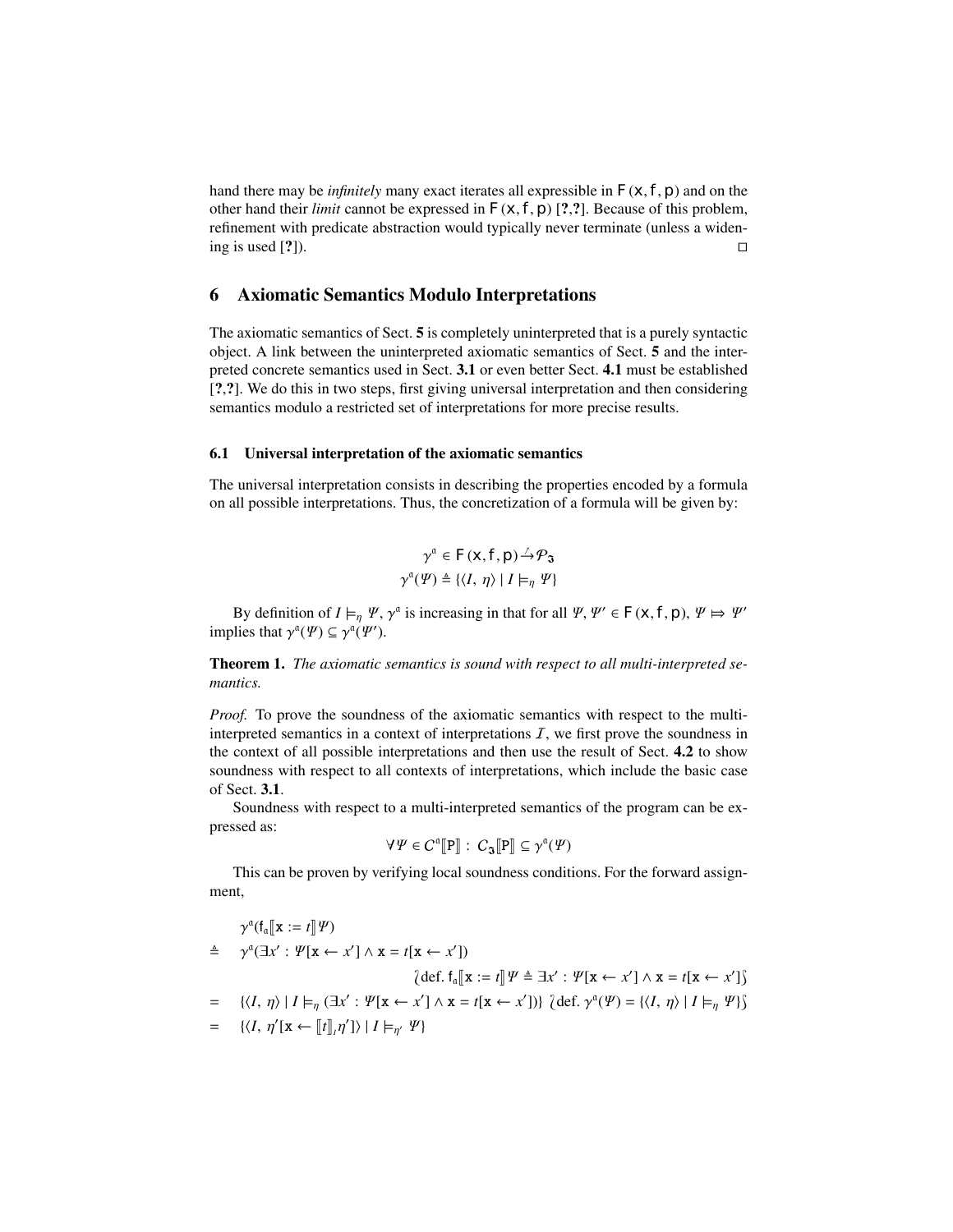$\{\text{since } I \models_{\eta} (\exists x' : \Psi[\mathbf{x} \leftarrow x'] \land \mathbf{x} = t[\mathbf{x} \leftarrow x']) \text{ if and only if } \exists \eta' : I \models_{\eta'} \Psi\}$ and  $\eta = \eta'[\mathbf{x} \leftarrow [[t]], \eta']$ <br> $\mathbf{x} \leftarrow [[t]], \eta \right) \cup (I, \eta) \in \mathcal{U}$ = { $\langle I, \eta[x \leftarrow [t], \eta] \rangle | \langle I, \eta \rangle \in \{\langle I, \eta \rangle | I \models_{\eta} \Psi \} \}$  (renaming  $\eta$ ' into  $\eta$  and def. ∈  $\int$ 

$$
= \{ \langle I, \eta[\mathbf{x} \leftarrow [\![t]\!]_J \eta] \rangle \mid \langle I, \eta \rangle \in \gamma^a(\mathcal{Y}) \} \qquad \text{def. } \gamma^a(\mathcal{Y}) \simeq \{ \langle I, \eta \rangle \mid I \models_{\eta} \mathcal{Y} \} \}
$$

$$
= \mathsf{f}_{\mathfrak{J}}[\![\mathbf{x}:=t]\!] \circ \gamma^{\mathfrak{a}}(\mathcal{V}) \qquad \qquad \text{def.} \ \mathsf{f}_{\mathfrak{J}}[\![\mathbf{x}:=t]\!] P \triangleq \{ \langle I, \eta[\![\mathbf{x} \leftarrow [\![t]\!],\eta] \rangle \mid \langle I, \eta \rangle \in P \} \text{ }
$$

and similarly for backward assignment and test.

$$
\Box
$$

## 6.2 Adding more precision: axiomatic semantics modulo interpretations

An abstraction which is sound for all possible interpretations of a program is very likely to be imprecise on the interpretations we are interested in. An easy way to be more precise is to accept as invariants all post-fixpoints for  $\Rightarrow$  I instead of just  $\Rightarrow$ . That defines the axiomatic semantics modulo interpretations.

<span id="page-15-0"></span>**Definition 1.** An axiomatic semantics  $C_{I}^{a}[\mathbb{P}]$  modulo interpretations  $I$  of a program P is defined as the uninterpreted exigenctic semantics of Sect. 5 with respect to the lettice is defined as the uninterpreted axiomatic semantics of Sect. [5](#page-12-0) with respect to the lattice  $\langle F(x, f, p), \rightharpoonup_f \rangle$  for the pre-order  $(\Psi \rightharpoonup_f \Psi') \triangleq \text{valid}_I(\Psi \Rightarrow \Psi')$  (or equivalently  $\Rightarrow$   $\Rightarrow$   $\forall$ ii  $\Rightarrow$   $(\Psi \wedge \neg \Psi') \triangleq \text{valid}_I(\Psi \wedge \Psi')$  $\neg$ satisfiable $\varphi_I(\Psi \wedge \neg \Psi')$ ) understood as quotiented by  $(\Psi \Longleftrightarrow_I \Psi') \triangleq \text{valid}_I(\Psi \Leftrightarrow \Psi')$ .  $\Box$ 

A remarkable point of these axiomatic semantics modulo interpretations  $I$  is that they all share the same program transformer  $F_a[\mathbb{P}]$ , but indeed, if  $I \subseteq I'$ , then  $C_I^a[\mathbb{P}] \supseteq C^a[\mathbb{P}] \supseteq C^a[\mathbb{P}] \supseteq C^a$ .  $C_T^{\alpha}$  [P]  $\cap \mathcal{P}_I$  meaning that semantics modulo  $\overline{I}$  is more precise than modulo  $\overline{I}'$ .<br>Soundness of the exigencties semantics modulo interpretations  $\overline{I}$  is a sense

Soundness of the axiomatics semantics modulo interpretations  $\overline{I}$  is a consequence of the fact that it is the reduced product of the axiomatic semantics with the abstraction of the interpretations of the program. Such abstraction is trivially sound as soon as  $I$ contains all the interpretations in the semantics of the program we wish to consider.

## 6.3 Axiomatic Semantics Modulo Theory

An axiomatic semantics  $C_{\mathcal{I}}^{\alpha}[\mathbb{P}]$  modulo interpretations  $\mathcal{I}$  of Def. [1](#page-15-0) may be definable by a theory  $T$  which models define  $I$ .

**Definition 2.** An axiomatic semantics  $C_{\mathcal{T}}^{\alpha}[\mathbb{P}]$  of a program P modulo a theory  $\mathcal{T}$  is defined as  $C_{\mathcal{T}}^{\alpha}[\mathbb{P}] = C_{\mathfrak{M}(\mathcal{T})}^{\alpha}[\mathbb{P}]^{13}$  $C_{\mathcal{T}}^{\alpha}[\mathbb{P}] = C_{\mathfrak{M}(\mathcal{T})}^{\alpha}[\mathbb{P}]^{13}$  $C_{\mathcal{T}}^{\alpha}[\mathbb{P}] = C_{\mathfrak{M}(\mathcal{T})}^{\alpha}[\mathbb{P}]^{13}$ .

Soundness again follows from the soundness of the abstraction by theory (Sect. [4.4](#page-12-1)). There is no such best abstraction, but any sound abstraction will give sound abstraction for the axiomatic semantics modulo theory.

Since bigger sets of interpretations mean less precise semantics, more general theories will give less precise invariants.

<span id="page-15-1"></span><sup>&</sup>lt;sup>[1](#page-15-0)3</sup> that is, by Def. 1, as the uninterpreted axiomatic semantics of Sect. [5](#page-12-0) with respect to the lattice  $\langle F(x, f, p), \rhd_{\mathcal{T}} \rangle$  for the pre-order  $(\Psi \rhd_{\mathcal{T}} \Psi') \triangleq \text{valid}_{\mathcal{T}}(\Psi \Rightarrow \Psi')$  (or equivalently  $\neg$ satisfiable $\neg(\Psi \wedge \neg \Psi')$ ) understood as quotiented by  $(\Psi \Longleftrightarrow \Psi') \triangleq \text{valid}_{\mathcal{T}}(\Psi \Leftrightarrow \Psi').$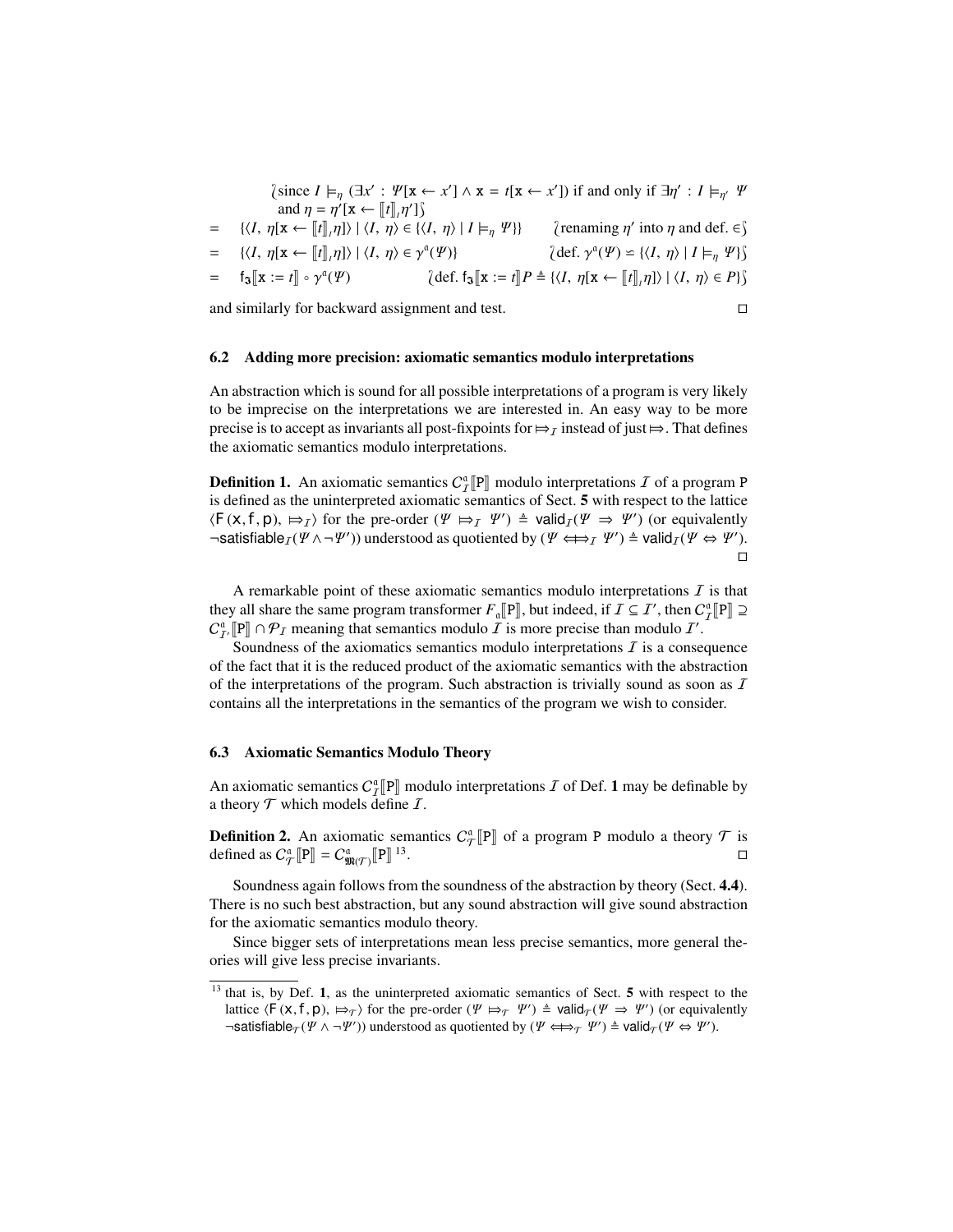### 6.4 Interpreted assignment

A consequence of considering semantics modulo interpretations  $\bar{I}$  is the ability to use simpler predicate transformers. In particular the axiomatic transformer for  $x := t$  is simpler if the interpretations of term  $t$  in  $\bar{I}$  are all such that the  $t$  is invertible for variable x. A term *t* is *invertible* for variable x, with inverse  $t_x^{-1}$ , in a set *I* of interpretations iff the formula  $\forall y : \forall z : (y = t[x \leftarrow z]) \Leftrightarrow (z = t_x^{-1}[x \leftarrow y])$  is true for all interpretations in  $I$ . In this case the axiomatic assignment forward transformer can be simplified into

| $f_{\alpha}$ $\mathbf{x} := t \mathbf{y} \mathbf{y} = \mathbf{y} \mathbf{x} \leftarrow t_{\mathbf{y}}^{-1}$                                        | assignment postcondition, t<br>invertible into $t_x^{-1}$ under $\overline{I}$                                                                                |                  |
|----------------------------------------------------------------------------------------------------------------------------------------------------|---------------------------------------------------------------------------------------------------------------------------------------------------------------|------------------|
| $\gamma_{\tau}^{\alpha}(\mathfrak{f}_{\alpha}  \mathbf{x}:=t  \Psi)$                                                                               | <i>t</i> invertible into $t_x^{-1}$ under $\overline{I}$                                                                                                      |                  |
| $\triangleq \gamma_{\tau}^{\alpha}(\Psi[\mathbf{x} \leftarrow t_{\mathbf{x}}^{-1}])$                                                               | $\partial \det f_{\alpha} \llbracket \mathbf{x} \right  := t \llbracket \Psi \triangleq \Psi \llbracket \mathbf{x} \leftarrow t_{\mathbf{x}}^{-1} \rrbracket$ |                  |
|                                                                                                                                                    |                                                                                                                                                               |                  |
| = $\{\langle I, \eta \rangle   I \in I \wedge \exists x' : I \models_n \exists x' : \Psi[x \leftarrow x'] \wedge x' = t_x^{-1}[x \leftarrow x]\}\$ |                                                                                                                                                               | $\det$ $\exists$ |
| = $\{\langle I, \eta \rangle   I \in I \wedge I \models_n (\exists x' : \Psi[x \leftarrow x']) \wedge x = t[x \leftarrow x']\}$                    |                                                                                                                                                               |                  |
|                                                                                                                                                    | $\ell$ is invertible for <b>x</b> , with inverse $t_{\mathbf{x}}^{-1}$                                                                                        |                  |
| $=$ $f_I[x := t] \circ \gamma_\tau^{\alpha}(\varPsi)$                                                                                              |                                                                                                                                                               |                  |

Observe that the uninterpreted axiomatic semantics transformer  $F_a$   $\llbracket P \rrbracket$  using the invertible assignment postcondition in any program  $R$  is no longer sound for all possible ible assignment postcondition in any program P is no longer sound for all possible classes of interpretations  $I \in \mathcal{P}(\mathfrak{I})$  but only for those for which inversion is possible.

## 7 Logical Abstract Domains

When performing program verification in the first-order logic setting, computing the predicate transformer is usually quite immediate. The two hard points are (1) the computation of the least fixpoint (or an approximation of it since the logical lattice is not complete) and (2) proving that the final formula implies the desired property. To solve the first case, a usual (but not entirely satisfactory) solution is to restrict the set of formulæ used to represent environments such that the ascending chain condition is enforced. For the proof of implication, a decidable theory is used. So we define logical abstract domains in the following general setting:

**Definition 3.** A *logical abstract domain* is a pair  $\langle A, \mathcal{T} \rangle$  of a set  $A \in \mathcal{P}(F(x, f, p))$  of logical formulæ and of a theory  $\mathcal T$  of  $F(x, f, p)$  (which is decidable (and deductive) (and complete on *A*)). The abstract properties  $\Psi \in A$  define the concrete properties abstract order  $\subseteq$  on the abstract domain  $\langle A, \sqsubseteq \rangle$  is defined as  $(\Psi \sqsubseteq \Psi') \triangleq ((\forall \vec{x}_{\Psi} \cup \vec{x}_{\Psi'} : \Psi \rightarrow \Psi') \in \mathcal{T})$  $\mathbb{R}^{\alpha}_{\mathcal{T}}(\Psi) \triangleq \{(I, \eta) \mid I \in \mathfrak{M}(\mathcal{T}) \wedge I \models_{\eta} \Psi\}$  relative to the models  $\mathfrak{M}(\mathcal{T})$  of theory  $\mathcal{T}$ . The  $\Psi \Rightarrow \Psi'$  $) \in \mathcal{T}$ ).

This definition of logical abstract domains is close to the logical abstract interpretation framework developped by Gulwani and Tiwari [?,?]. The main difference with our approach is that we give semantics with respect to a concrete semantics corresponding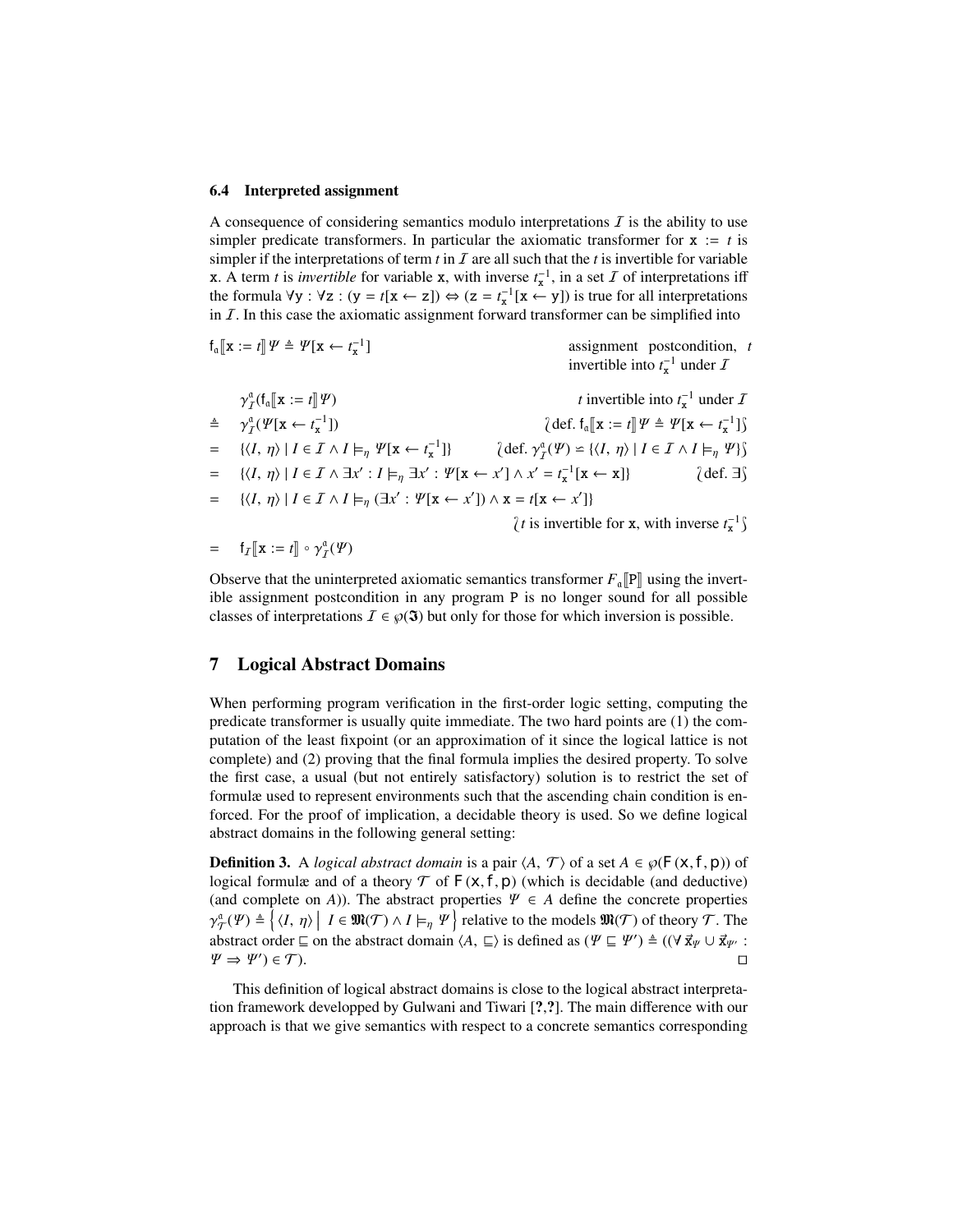to the actual behavior of the program, whereas in the work of Gulwani and Tiwari, the behavior of the program is assumed to be described by formulæ in the same theory as the theory of the logical abstract domain. Our approach allows the description of the abstraction mechanism, comparisons of logical abstract domains, and to provide proofs of soundness on a formal basis.

### <span id="page-17-0"></span>7.1 Abstraction to Logical Abstract Domains

Because  $A \in \mathcal{P}(F(x, f, p))$ , we need to approximate formulæ in  $\mathcal{P}(F(x, f, p)) \setminus A$  by a formula in *A*. The alternatives [?] are either to choose a context-dependent abstraction (a different abstraction is chosen in different circumstances, which can be understood as a widening [?]) or to define an abstraction function to use a uniform context-independent approximation whenever needed. For example, the abstract assignment would be  $f^{\sharp}$   $[\![x := f]_{\alpha} \triangleq \text{alph} 2^{f} (f\mathbb{I}_x := f]_{\alpha}$ . The abstraction  $\partial_t \phi \triangleq \text{alpha}_A^T(f[\![\mathbf{x}:=t]\!]\varphi)$ . The abstraction

 $\text{alpha}_A^T \in F(\mathbf{x}, \mathbf{f}, \mathbf{p}) \rightarrow A$  abstraction (function/algorithm)

abstracts a concrete first-order logic formula appearing in the axiomatic semantics into a formula in the logical abstract domain *A*. It is assumed to be sound in that

$$
\forall \Psi \in \mathcal{F}(\mathbf{x}, \mathbf{f}, \mathbf{p}), \forall I \in \mathcal{I} : I \models \Psi \Rightarrow \mathsf{alpha}_{A}^{I}(\Psi) \quad \text{soundness} \tag{1}
$$

It should also preferably be computable (in which case we speak of an abstraction algorithm, which can be used in the abstract semantics whereas when it is not computable it has to be eliminated e.g. by manual design of an over-approximation of the abstract operations).

*Example 7 (Literal elimination).* Assume that the axiomatic semantics is defined on  $F(x, f, p)$  and that the logical abstract domain is  $A = F(x, f_A, p_A)$  where  $f_A \subseteq f$  and  $p_A \subseteq p$ . The abstraction alpha $\overline{A}(W)$  of  $\Psi \in F(x, f, p)$  can be obtained by repeating the following approximations until stabilization following approximations until stabilization.

- If the formula  $\varPsi$  contains one or several occurrences of a term  $t \in f \ \setminus f_A$  (so is of the form  $\Psi[t, \ldots, t]$ ), they can all be approximated by  $\exists x : \Psi[x, \ldots, x]$ ;
- If the formula <sup>Ψ</sup> contains one or several occurrences of an atomic formula *<sup>a</sup>* <sup>∈</sup> <sup>p</sup>\p*<sup>A</sup>* (so is of the form  $\Psi[a, \ldots, a]$ ), this atomic formula can be replaced by true in the positive positions and by false in the negative positions.

In both cases, this implies soundness [\(1\)](#page-17-0) and the algorithm terminates since  $\Psi$  is finite.  $\Box$ 

<span id="page-17-1"></span>*Example 8 (Quantifier elimination)*. If the abstract domain  $A \subseteq C(\mathbf{x}, f_A, \mathbf{p}_A)$  is quantifier-free then the quantifiers must be eliminated which is possible without loss of precision in some theories such as Presburger arithmetic (but with a potential blow-up of the formula size see e.g. [?,?,?]). Otherwise, besides simple simplifications of formulæ (e.g. replacing  $\exists x : x = t \wedge \Psi[x]$  by  $\Psi[t]$ ), a very coarse abstraction to  $A \subseteq C(x, f, p)$ would eliminate quantifiers bottom up, putting the formula in disjunctive normal form and eliminating the literals containing existentially quantified variables (or dually [?]),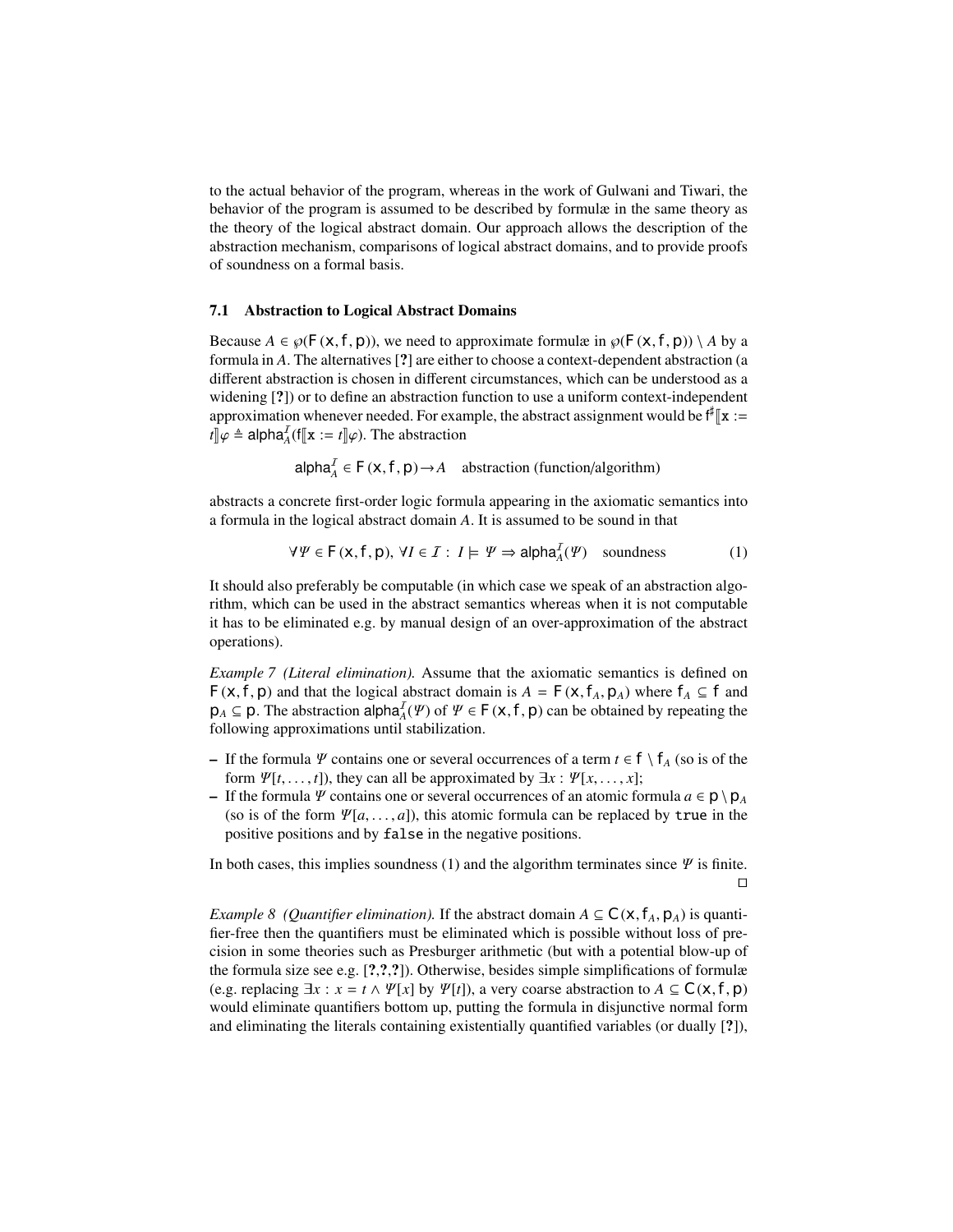again with a potential blow-up. Other proposals of abstraction functions (often not identified as such) include the quantifier elimination heuristics defined in Simplify [?, Sect. 5], [?, Sect. 6], or the (doubly-exponential) methods of [?,?] (which might even be made more efficient when exploiting the fact that an implication rather than an equivalence is required).  $\Box$ 

<span id="page-18-0"></span>*Example 9 (Interval abstraction)*. Let us consider the mimimal abstraction  $\alpha_m$  (which reduced product with the maximal abstraction, yields the interval abstraction [?,?]).

$$
\alpha_m(\Psi) \triangleq \bigwedge_{x \in x} \{c \le x \mid c \in c \land min(c, x, \Psi)\}
$$
  

$$
min(c, x, \Psi) \triangleq \forall x : (\exists \vec{x}_{\Psi} \setminus \{x\} : \Psi) \Rightarrow (c \le x) \land
$$
  

$$
\forall m : (\forall x : (\exists \vec{x}_{\Psi} \setminus \{x\} : \Psi) \Rightarrow (m \le x)) \Rightarrow m \le c
$$

Replacing the unknown constant c by a variable  $c$  in  $min(c, x, \Psi)$ , a solver might be able to determine a suitable value for c. Otherwise the maximality requirement of c might be dropped to get a coarser abstraction and true returned in case of complete failure of the solver.  $\Box$ 

### 7.2 Logical abstract transformers

For soundness with respect to a set of interpretations  $I$ , the abstract transformers must be chosen such that [?,?]

| $f^{\sharp} \in (X \times T) \rightarrow A \rightarrow A$                                                                                       | abstract forward assignment    |
|-------------------------------------------------------------------------------------------------------------------------------------------------|--------------------------------|
|                                                                                                                                                 | transformer                    |
| $\forall \varphi \in A, \forall I \in \mathcal{I} : : I \models f[[\mathbf{x} := t]] \varphi \Rightarrow f^{\sharp}[[\mathbf{x} := t]] \varphi$ | abstract postcondition         |
| $b \in (x \times T) \rightarrow A \rightarrow A$                                                                                                | abstract backward assignment   |
|                                                                                                                                                 | transformer                    |
| $\forall \varphi \in A, \forall I \in \mathcal{I} : : I \models b[[x := t]] \varphi \Rightarrow b^{\sharp}[[x := t]] \varphi$                   | abstract precondition          |
| $p \in L \rightarrow A \rightarrow A$                                                                                                           | condition abstract transformer |
| $\forall \varphi \in A, \forall I \in \mathcal{I}: p[[l]]\varphi \Rightarrow p^{\sharp}[[l]]\varphi$                                            | abstract test                  |
|                                                                                                                                                 |                                |

It follows from the definition of the uninterpreted axiomatic semantics in Sect. [5](#page-12-0) that we can define the abstract transformer to be the axiomatic transformer (under suitable closure hypothesis on *A* in which case they map a formula in *A* to a formula in *A*), otherwise using the abstraction  $\alpha$  of Sect. [7.1](#page-17-0) or using a specific local abstraction. In addition, such abstraction may be necessary on joins, as *A* may contain just formulæ without ∨.

*Example 10 (Transfer function abstraction).* In many static analyzers, the abstract transfer functions  $f^{\sharp}$ ,  $b^{\sharp}$ , and  $p^{\sharp}$  of Sect. [3.2](#page-7-4) are most often designed, proved correct and implemented by hand. This design and implementation would better be totally automatized, going back to the manual solution when automation is too inefficient or imprecise.

For logical abstract domains, the best transformers are  $f^{\#}[\![\mathbf{x} := t]\!] \triangleq \alpha \circ f[\![\mathbf{x} := t]\!]$ ,  $\vdash \neg t \Rightarrow \alpha \circ f[\![\mathbf{x} := t]\!]$ ,  $\vdash \alpha \circ f[\![\mathbf{x} := t]\!]$ ,  $\vdash \alpha \circ f[\![\mathbf{x} := t]\!]$ , and  $\alpha \vdash \exists \alpha \circ f[\![\mathbf{x} := t]\!]$ , using the uninterpret  $b^{\sharp}[\![\mathbf{x}]:=t]\!] \triangleq \alpha \circ b[\![\mathbf{x}:=t]\!]$ , and  $p^{\sharp}[\![\varphi]\!] \triangleq \alpha \circ p[\![\varphi]\!]$  using the uninterpreted axiomatic transformers of Sect. 5. Abstract transformers or some over-approximations (e.g.  $\alpha$ ) transformers of Sect. [5](#page-12-0). Abstract transformers or some over-approximations (e.g.  $\alpha \circ$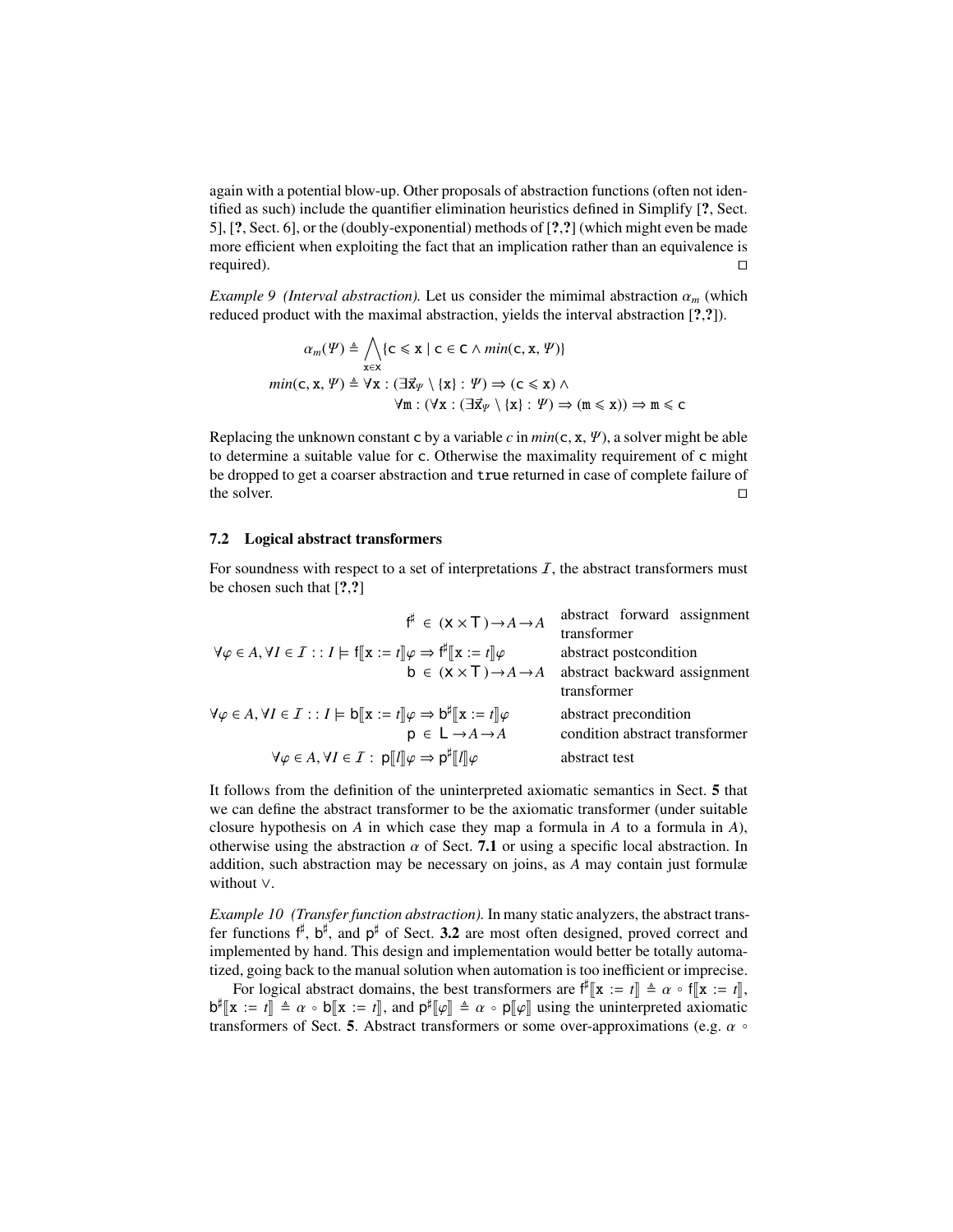$[[x := t]] \Rightarrow f^{\sharp}[[x := t]]$  might be automatically computable using solvers (see e.g. [?] when *A* satisfies the ascending chain condition).

Continuing *Ex.* [9](#page-18-0), where the abstract domain is  $A = \{ \bigwedge_{x \in x} c_x \le x \mid \forall x \in x : c_x \in$ f<sup>0</sup>} and  $\alpha = \alpha_m$ , a SMT solver (e.g. with linear arithmetics or even simple inequalities (P)) might be usable when restricting  $\Psi$  in  $\alpha$  ( $\Psi$ ) to the formula obtained by the trans-[?]) might be usable when restricting  $\Psi$  in  $\alpha_m(\Psi)$  to the formulæ obtained by the transformation of formulæ of A by the uninterpreted axiomatic transformers of Sect. 5.  $\Box$ formation of formulæ of *A* by the uninterpreted axiomatic transformers of Sect. [5](#page-12-0).

*Example 11 (Abstract assignment).* The non-invertible assignment transformer returns a quantified formula

 $f[x := t]$   $\Psi \triangleq \exists x' : \Psi[x/x'] \land x = t[x/x']$  non-invertible assignment

which may have to be abstracted to *A* can be done using the abstraction  $\alpha$  of Sect. **[7.1](#page-17-0)** or the widening of Sect. [7.3](#page-19-0) or on the fly, using program specificities. For example, in straight line code outside of iteration or recursion, the existential quantifier can be eliminated

- using logical equivalence, by Skolemization where  $\forall x_1 : ... \forall x_n : ∃y : p(x_1, ... , ...)$ *x<sub>n</sub>*, *y*) is replaced by the equi-satisfiable formula  $\forall x_1 : ... \forall x_n : p(x_1, ..., x_n, f_v(x_1,$  $\dots$ ,  $x_n$ )) where  $f_y$  is a fresh symbol function;
- $-$  using a program transformation, since  $x'$  denotes the value of the variable x before the assignment we can use a program equivalence introducing new fresh program variable **x**' to store this value since "**x** := *t*" is equivalent to "**x**' := **x**; **x** :=  $t[x \leftarrow x']$ " <sup>[14](#page-19-1)</sup>. We get

 $f^{\sharp}[\![\mathbf{x} := t]\!] \varphi \triangleq \varphi[\![\mathbf{x} \leftarrow \mathbf{x'}\!] \land \mathbf{x} = t[\mathbf{x} \leftarrow \mathbf{x'}\!]$  abstract non-invertible assignment

which may be a formula in *A*. This ensures soundness by program equivalence.

These local solutions cannot be used with iterations or recursions (but with a *k*-limiting abstraction as in bounded model checking) since a fresh auxiliary function/variable is needed for each iteration/recursive call, which number may be unbounded.  $\Box$ 

### <span id="page-19-0"></span>7.3 Widening and narrowing

When the abstract domain does not satisfy the ascending chain condition, a widening is needed both to cope with the absence of infinite disjunctions and to enforce the convergence of fixpoint interation [?,?]. Designing a universal widening for logical abstract domain is difficult since powerful widenings prevent infinite evolutions in the semantic computation, evolutions which are not always well reflected as a syntactic evolution in logical abstract domains. Nevertheless, we can propose several possible widenings .

1. Widen to a finite sub-domain *W* of *A* organized in a partial order choosing  $X \nabla Y$  to be  $\Psi \in W$  such that  $Y \Rightarrow \Psi$  and starting from the smallest elements of W (or use a further abstraction into *W* as in Sect. [7.1](#page-17-0));

<span id="page-19-1"></span><sup>&</sup>lt;sup>14</sup> This is similar to but different from Skolemization since we use auxiliary program variables instead of auxiliary functions.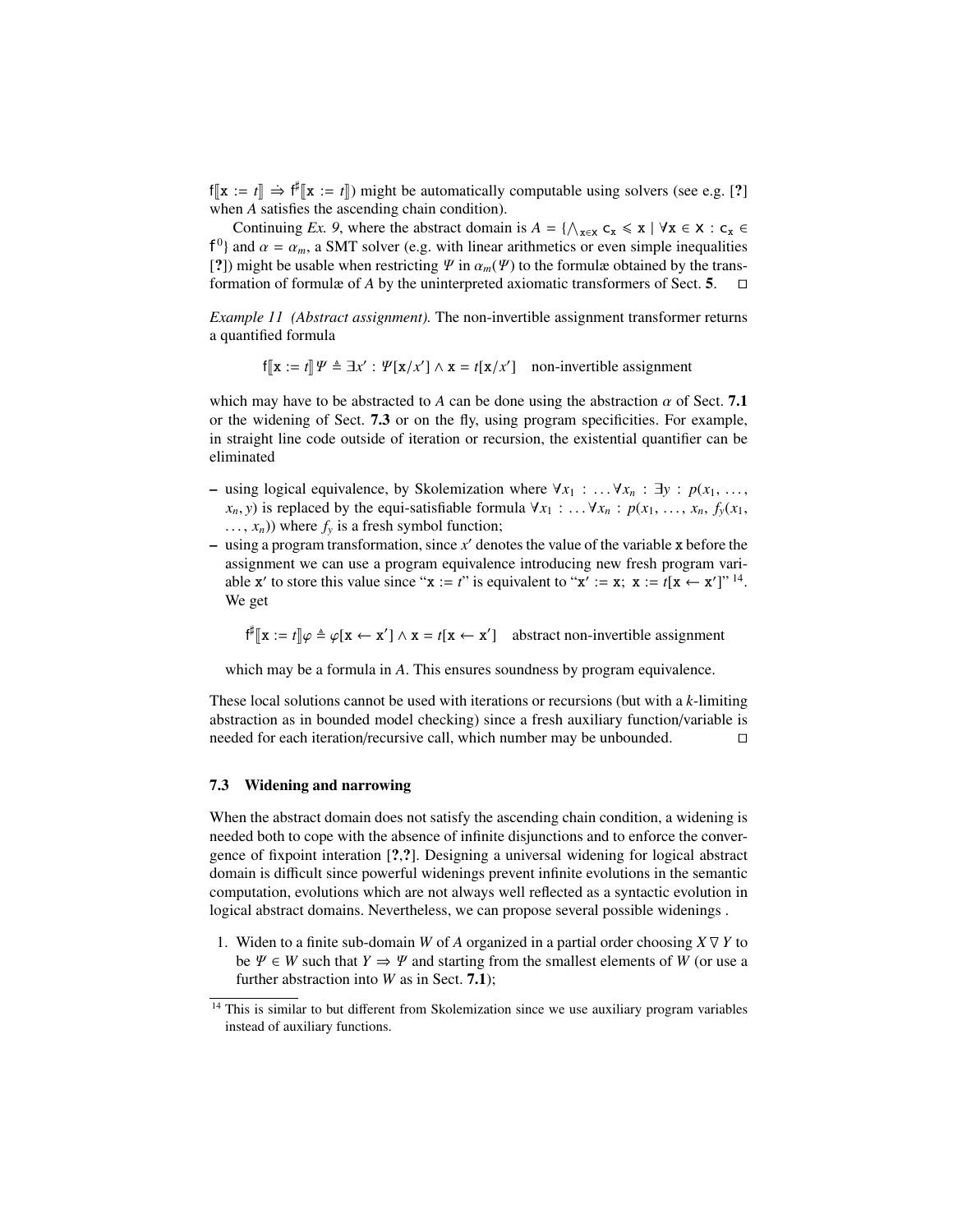- 2. Limit the size of formulæ to  $k > 0$ , eliminating new literals in the simple conjunctive normal form appearing beyond the fixed maximal size (e.g. depth) *k* (the above widenings are always correct but not very satisfactory, see [?]);
- 3. Follow the syntactic evolution of successive formulæ and reduce the evolving parts as proposed by [?] for Typed Decision Graphs.
- 4. Make generalizations (e.g. *<sup>l</sup>*(1) <sup>∨</sup> *<sup>l</sup>*(2) <sup>∨</sup> . . . implies <sup>∃</sup>*<sup>k</sup>* <sup>&</sup>gt; 0 : *<sup>l</sup>*(*k*) and abstract the existential quantifier, see *Ex.* [8](#page-17-1)) or use saturation  $^{15}$  $^{15}$  $^{15}$  [?].

# 8 Soundness of Unsound Abstractions

As noted in Sect. [6](#page-14-0), the axiomatic semantics modulo theory  $\mathcal T$  (and thus the logical abstract domains with that semantics) are sound when all the interpretations we wish to consider for the program are models of  $\mathcal T$ . But what we see in practice is that the actual interpretations corresponding to the machine execution of programs are not models of the theories used in the program proofs. Typical examples include proofs on natural numbers, whereas the size of integers are bounded, or reasoning on floating point arithmetics as if floats behaved as reals. Indeed, it already happened that the AsTREE analyzer found a buffer overrun in programs formally "proven" correct, but with respect to a theory that was an unsound approximation of the program semantics.

Still, such reasonings can give some informations about the program provided the invariant they find is precise enough. One way for them to be correct for an interpretation  $\mathfrak I$  is to have one model *I* of the theory to agree with  $\mathfrak I$  on the formulæ that appear during the computation. Formally, two theories  $I_1$  and  $I_2$  agree on  $\Psi$  when Į  $\left[ I_1 \models_{\eta} \Psi \right] = \left\{ \eta \mid I_2 \models_{\eta} \Psi \right\}$ <br>This can be achieved by mo

η This can be achieved by monitoring the formulæ during the computation, for example insuring that the formulæ imply that numbers are always smaller than the largest machine integer. It is enough to perform this monitoring during the invariant checking phase  $(F_\alpha[\mathbb{P}](\Psi) \mapsto_{\mathcal{T}} \Psi)$ , so we can just check for  $\Psi$  and  $F_\alpha[\mathbb{P}](\Psi)$ , but in some case, it can be worthwhile to detect early that the analysis cannot be correct because of an injcan be worthwhile to detect early that the analysis cannot be correct because of an initial difference between one of the concrete interpretations and the models of the theory used to reason about the program.

# 9 Conclusion

The idea of using a universal representation of program properties by first-order formulæ originates from mathematical logics and underlies all deductive methods since [?,?,?] and its first automation [?]. Similarly, BDDs [?] are the universal representation used in symbolic model-checking [?].

In contrast, the success and difficulty of abstract interpretation relies on leaving open the computer representation of program properties by reasoning only in terms of abstract domains that is their algebraic structures. Data representations and algorithms have to be designed to implement the abstract domains, which is flexible and allows for

<span id="page-20-0"></span><sup>&</sup>lt;sup>15</sup> Saturation means to compute the closure of a given set of formulas under a given set of inference rules.